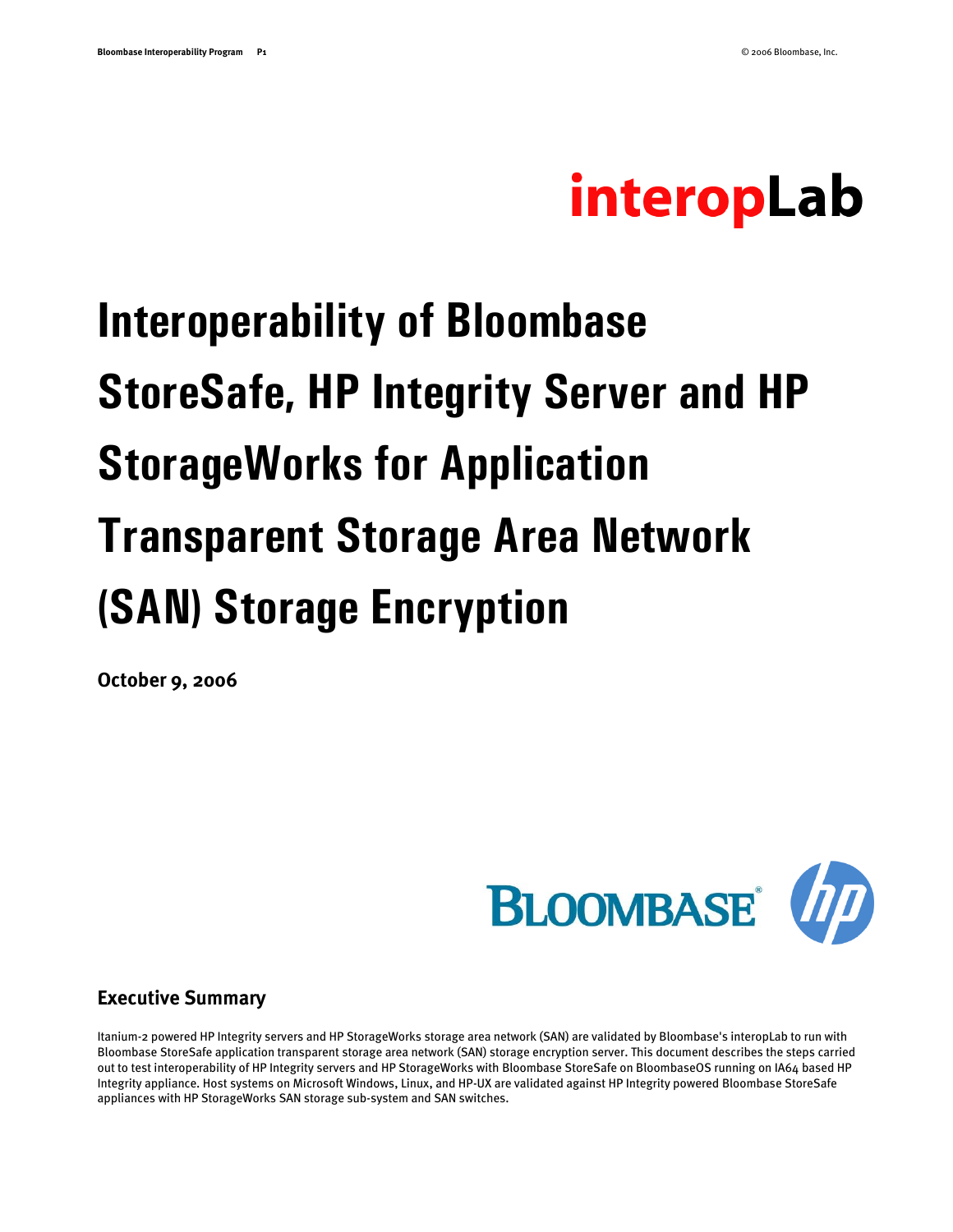Information in this document, including URL and other Internet Web site references, is subject to change without notice. Unless otherwise noted, the example companies, organizations, products, people and events depicted herein are fictitious and no association with any real company, organization, product, person or event is intended or should be inferred. Complying with all applicable copyright laws is the responsibility of the user. Without limiting the rights under copyright, no part of this document may be reproduced, stored in or introduced into a retrieval<br>system, or transmitted in any f Inc..

Bloombase, Inc. may have patents, patent applications, trademarks, copyrights, or other intellectual property rights covering subject matter in this document. Except as expressly provided in<br>any written license agreement f

This document is the property of Bloombase, Inc.. No exploitation or transfer of any information contained herein is permitted in the absence of an agreement with Bloombase, Inc., and neither the document nor any such information may be released without the written consent of Bloombase, Inc..

© 2005 Bloombase, Inc.

Bloombase, Bloombase, Inc., Spitfire, StoreSafe are either registered trademarks or trademarks of Bloombase, Inc. in the United States and/or other countries.

The names of actual companies and products mentioned herein may be the trademarks of their respective owners.

Tests in this report are carried out with support and sponsor of HP. The tests were done from October 23, 2006 to October 26, 2006 at HP Invent Center.

Document No.: BLBS-TN-Bloombase-StoreSafe-HP-Integrity-StorageWorks-Interoperability-USLET-EN-R2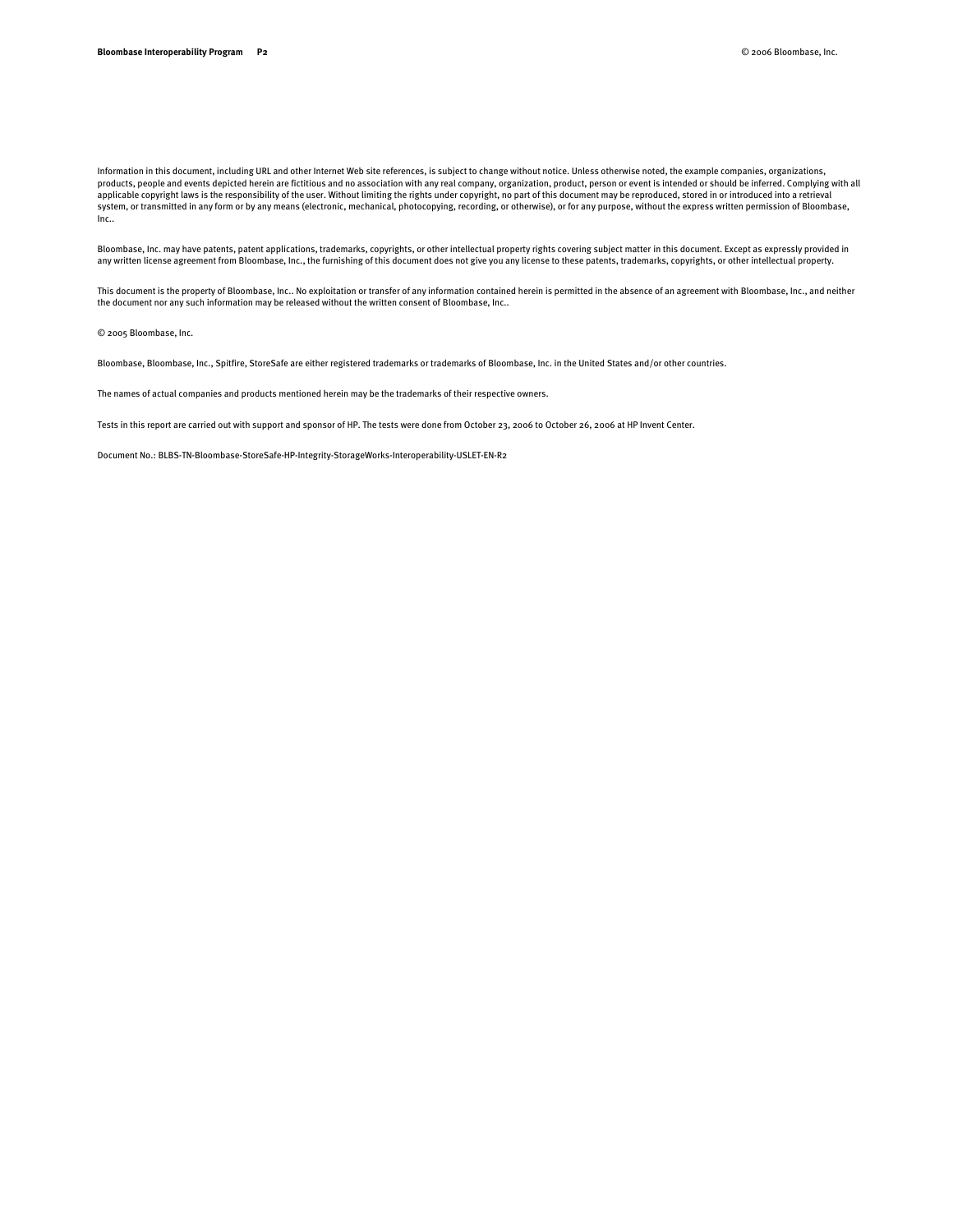## <span id="page-2-0"></span>**Table of Content**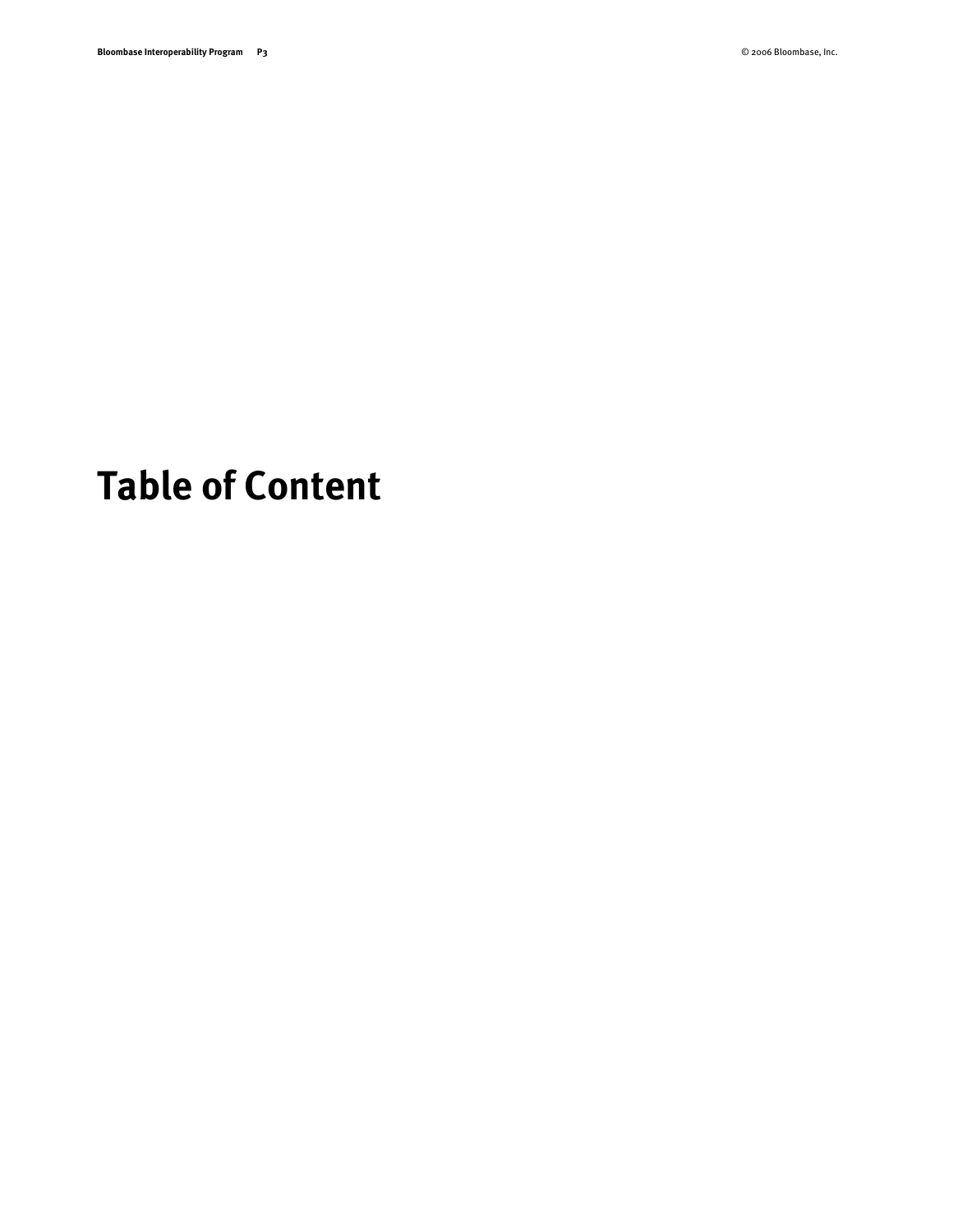| <b>Table of Content</b>                          | $\overline{\mathbf{3}}$          |
|--------------------------------------------------|----------------------------------|
| <b>Purpose and Scope</b>                         | 5                                |
| <b>Assumptions</b>                               | 6                                |
| Infrastructure<br><b>Setup</b>                   | $\overline{7}$<br>$\overline{7}$ |
| <b>Configuration Overview</b>                    | 11                               |
| <b>Validation Tests</b><br><b>Test Scenarios</b> | 20<br>21                         |
| Conclusion                                       | 24                               |
| <b>Disclaimer</b>                                | 26                               |
| <b>Technical Reference</b>                       | 27                               |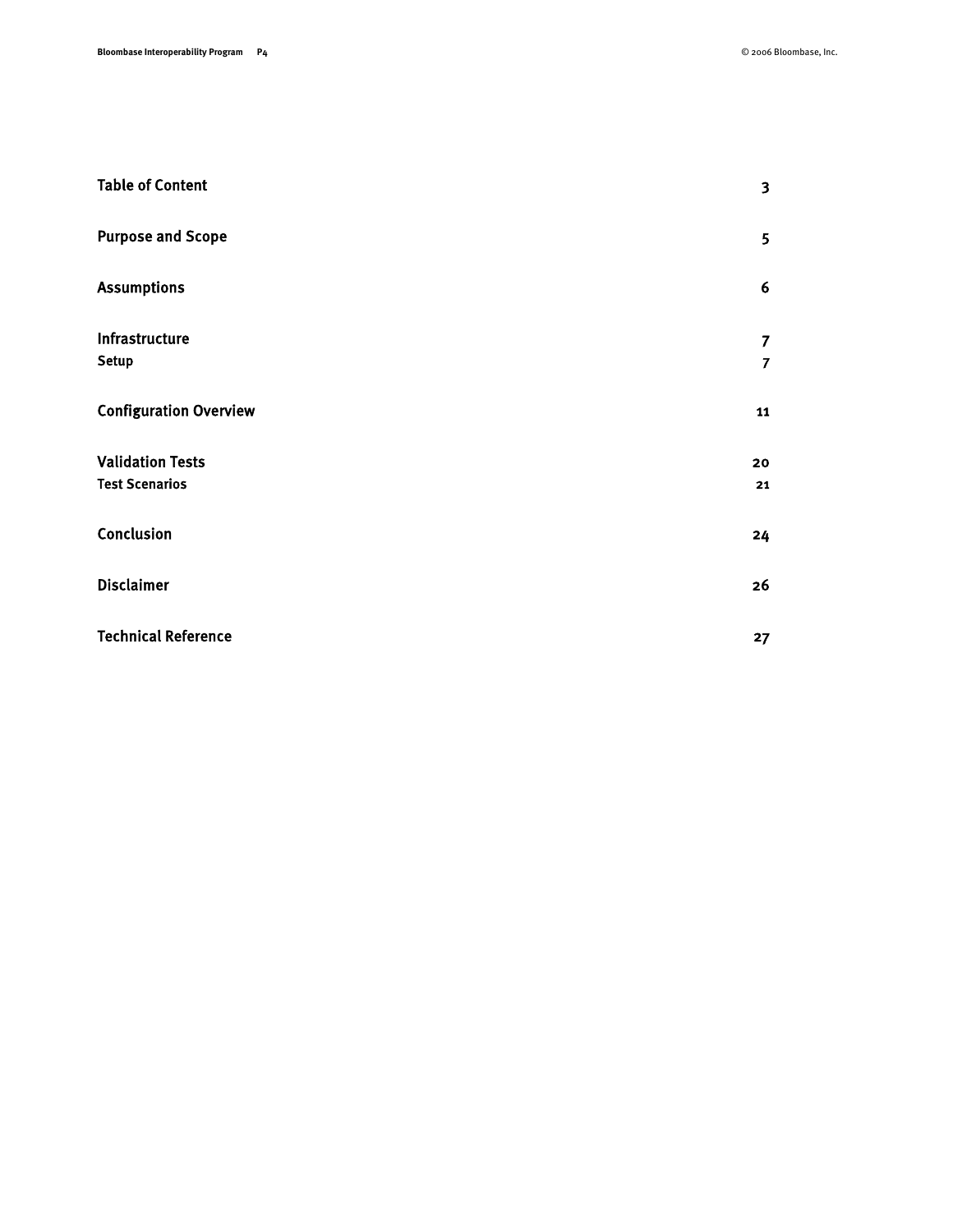### <span id="page-4-0"></span>**Purpose and Scope**

This document describes the steps necessary to integrate Bloombase StoreSafe enterprise storage security server with HP Integrity servers to secure sensitive corporate business data in HP StorageWorks storage area network (SAN). Specifically, we cover the following topics:

- Preparing Bloombase StoreSafe appliance(s) with HP Integrity Servers
- Preparing HP StorageWorks SAN storage sub-system
- Interoperability testing on host systems including Linux, Windows, and HP-UX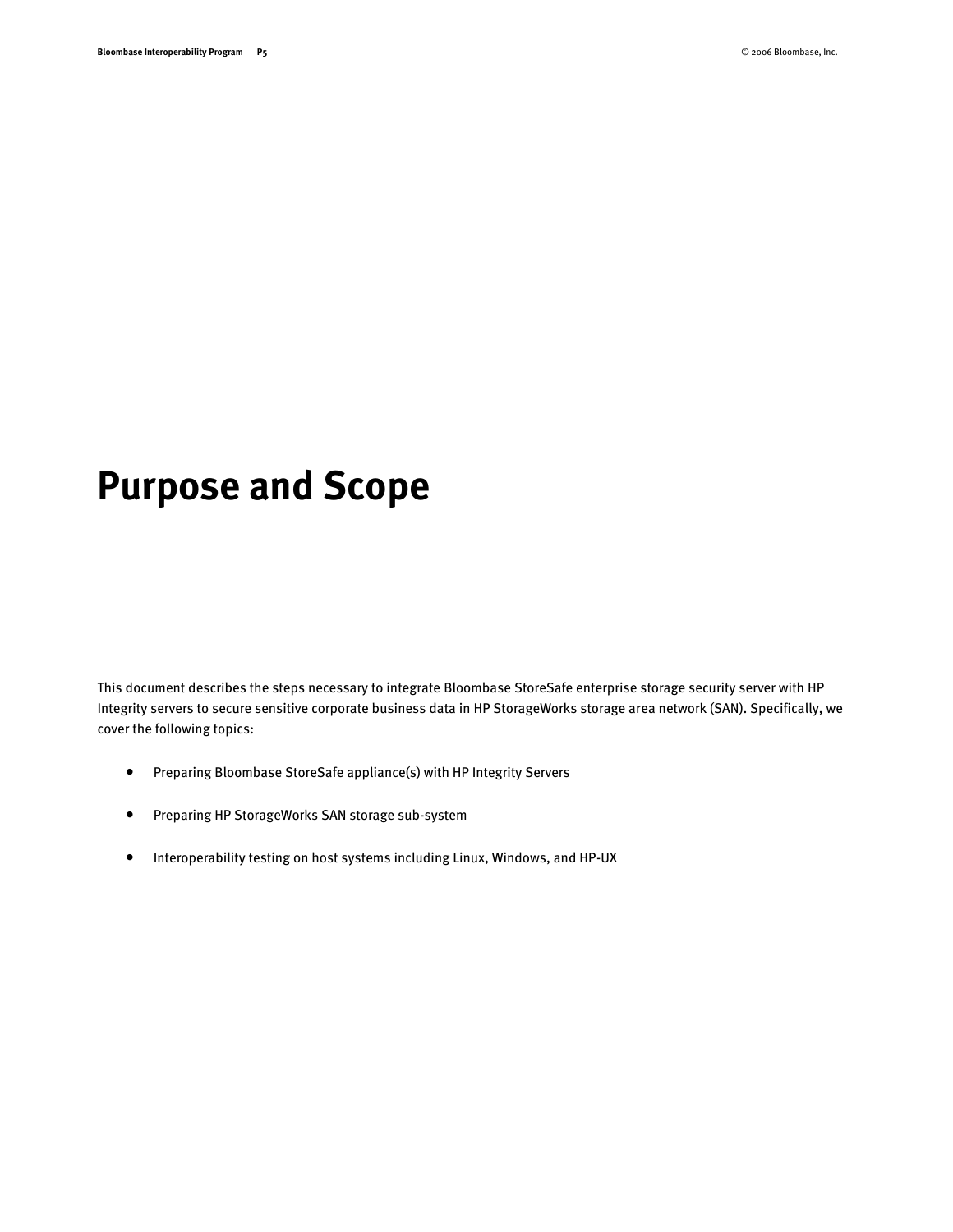### <span id="page-5-0"></span>**Assumptions**

This document describes interoperability testing of HP Integrity powered Bloombase StoreSafe appliance on HP StorageWorks SAN storage sub-system. Therefore, it is assumed that you are familiar with operation of storage systems and major operating systems including Linux, Windows, and HPUX. It is also assumed that you possess basic UNIX administration skills. The examples provided may require modifications before they are run under your version of UNIX.

We assume you have basic knowledge of storage networking and information cryptography. For specific technical product information of Bloombase StoreSafe, please refer to our website at [http://www.bloombase.com](http://www.bloombase.com/) or Bloombase SupPortal [http://supportal.bloombase.com](http://supportal.bloombase.com/)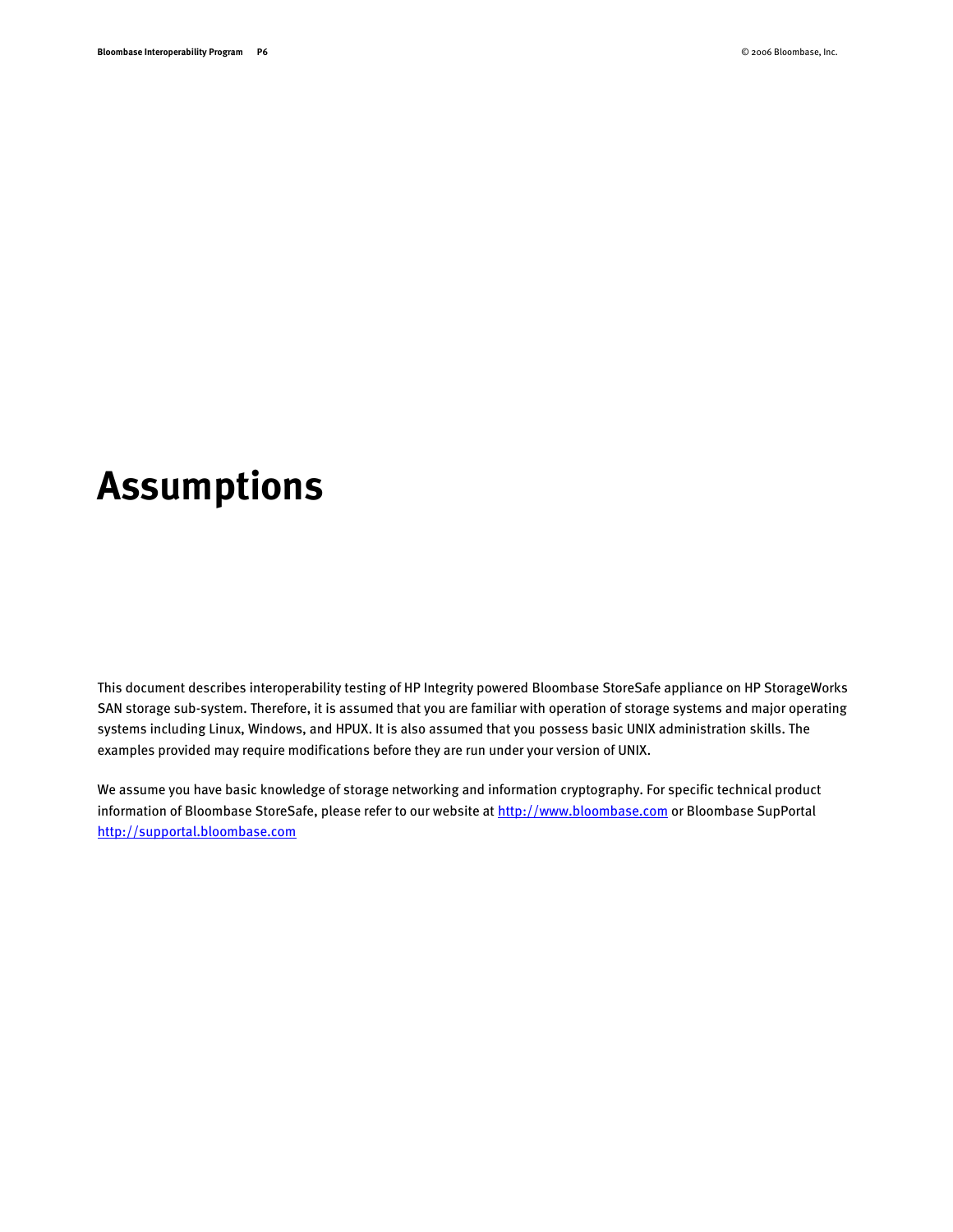## <span id="page-6-0"></span>**Infrastructure**

### <span id="page-6-1"></span>**Setup**

The validation testing environment is setup as in below figure: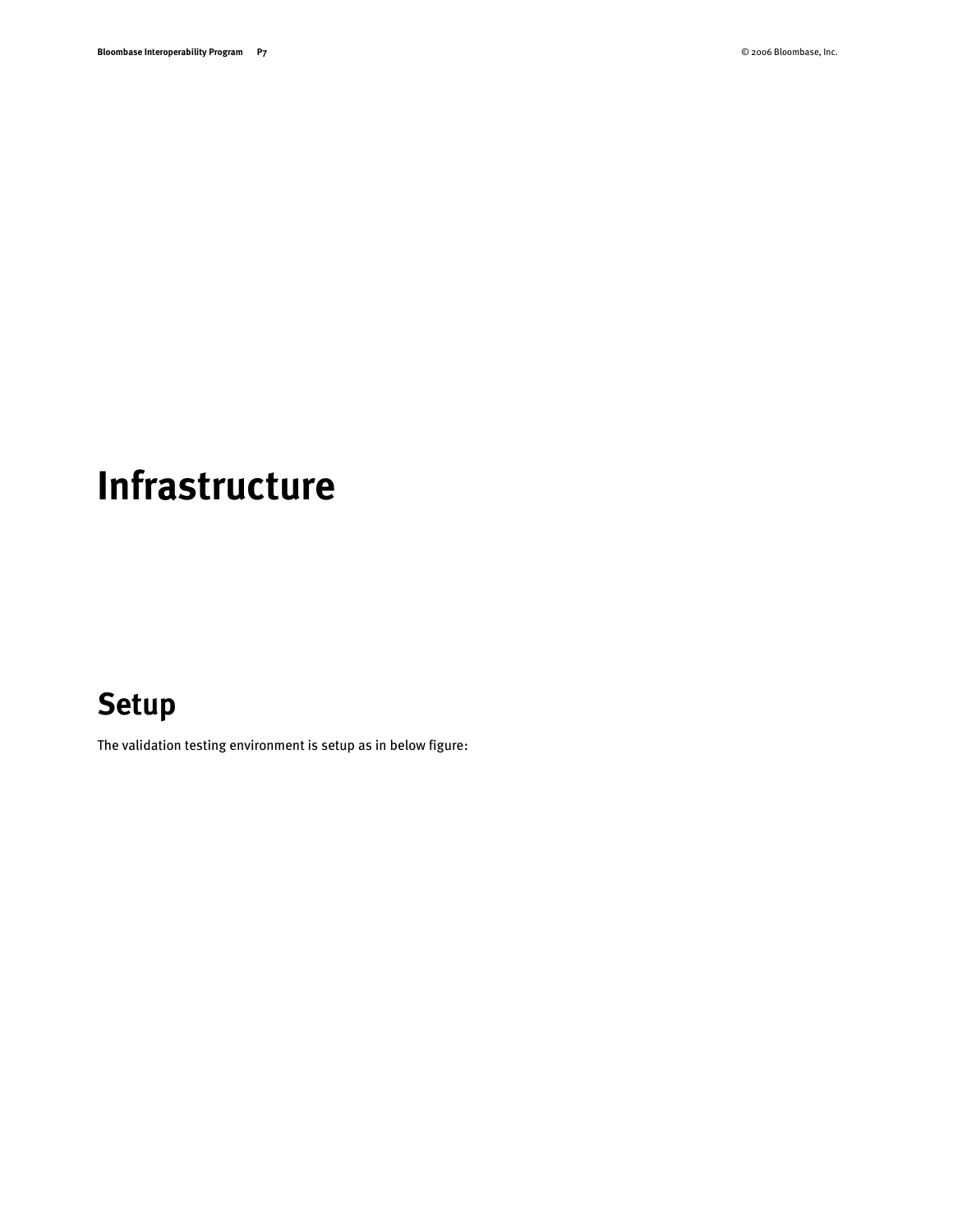

HP StorageWorks HSV110 SAN Storage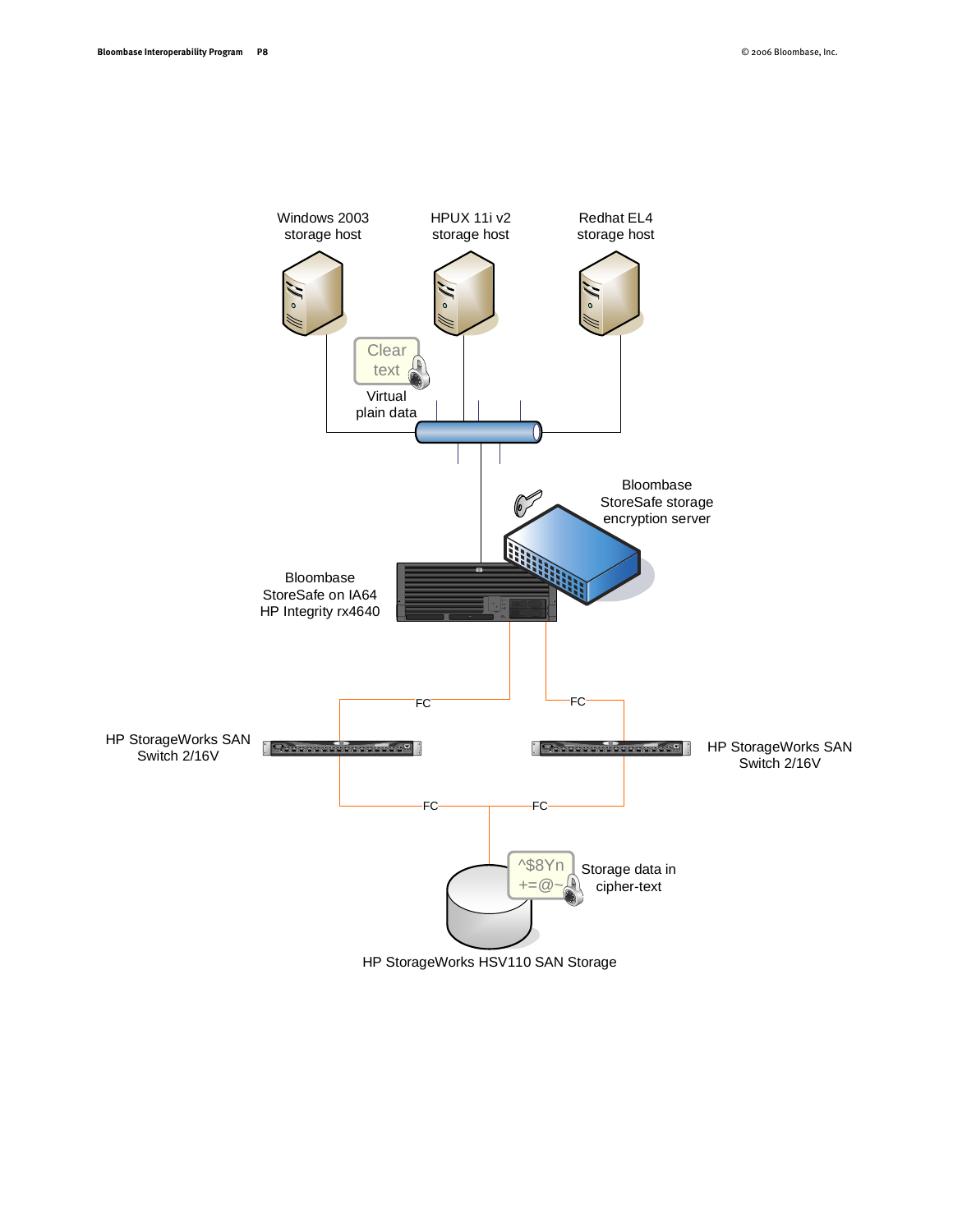### **Bloombase StoreSafe Appliance**

| <b>Server</b>                        | HP Integrity rx4640                                                                                    |
|--------------------------------------|--------------------------------------------------------------------------------------------------------|
| <b>Processors</b>                    | 2 x Intel Itanium-2 1.6 GHz                                                                            |
| Memory                               | 4 GB                                                                                                   |
| <b>Operating</b><br><b>System</b>    | Bloombase OS for IA64 - Hardened and customized OS based on embedded Linux of kernel version<br>2.6.11 |
| <b>Bloombase</b><br><b>StoreSafe</b> | Bloombase StoreSafe for SAN - Block based storage encryptor<br>$\bullet$                               |
|                                      | Bloombase StoreSafe for NAS - File based storage encryptor<br>$\bullet$                                |

#### **Host Bus Adapters**

| Model         | Emulex LP10000 | Emulex LP11000-M4 |
|---------------|----------------|-------------------|
| <b>Speed</b>  | 2 Gbps         | 4 Gbps            |
| Interface     | PCI-X          | PCI-E             |
| <b>Driver</b> | 8.0.16.27-1    | 8.0.16.27-1       |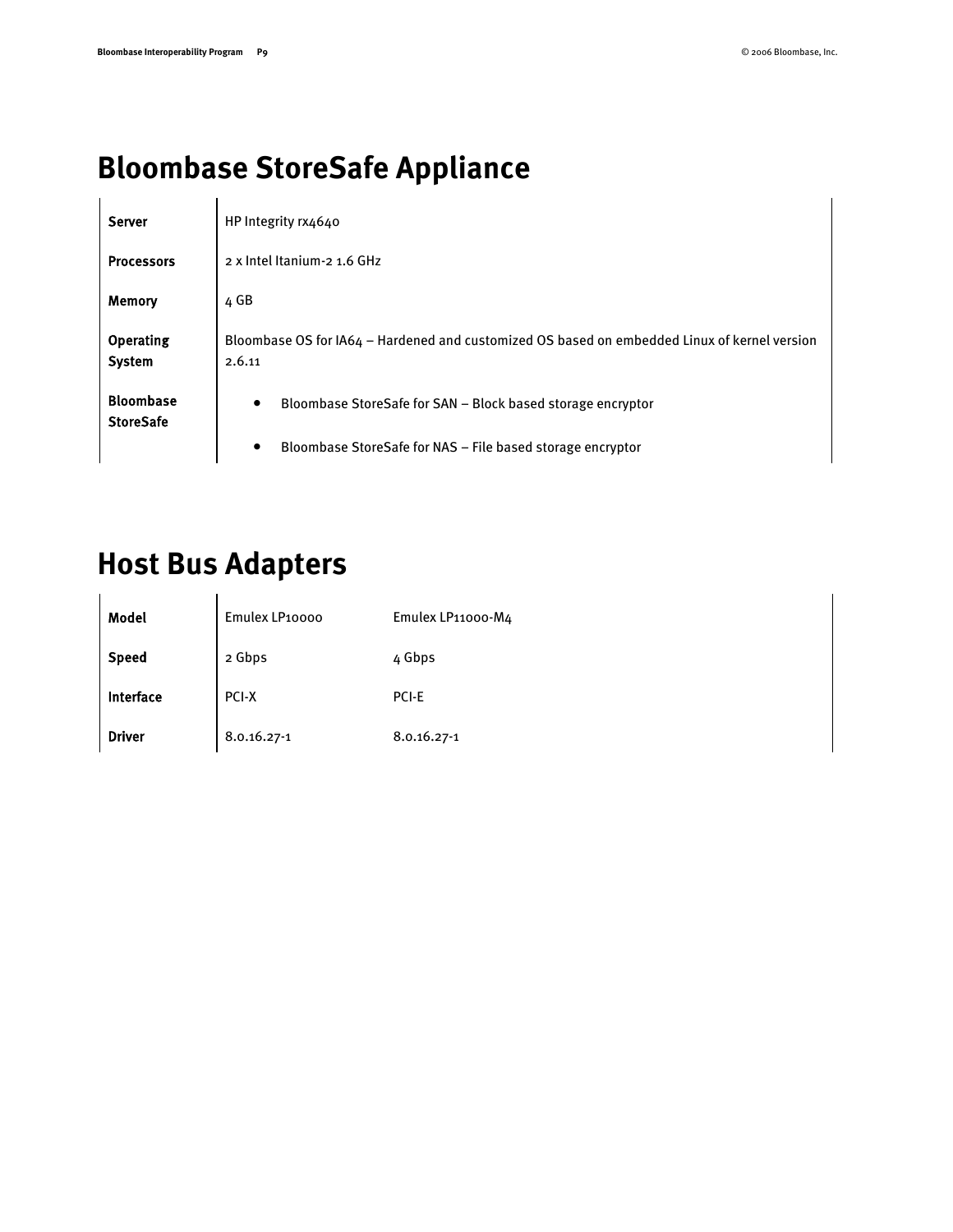#### **SAN Switch**

Model 2 x HP StorageWorks SAN Switch 2/16V

Link Speed 2 Gbps

### **Storage Area Network (SAN)**

SAN Storage | HP StorageWorks EVA5000 / HSV110 Link Speed 2 Gbps Cache Size 2 GB

#### **Storage Hosts**

| Model                                | X86 based server appliance                | X86 based server appliance      | HP Integrity rx2620             |
|--------------------------------------|-------------------------------------------|---------------------------------|---------------------------------|
| <b>Operating</b><br><b>System</b>    | Windows 2003 Server                       | Red Hat Enterprise Linux 4      | HPUX 111 V2                     |
| <b>Network File</b><br><b>Client</b> | <b>Built-in Windows Network Share</b>     | <b>Built-in NFS client</b>      | <b>Built-in NFS client</b>      |
| <b>ISCSI Initiator</b>               | Microsoft ISCSI initiator version<br>2.02 | <b>Built-in ISCSI initiator</b> | <b>Built-in ISCSI initiator</b> |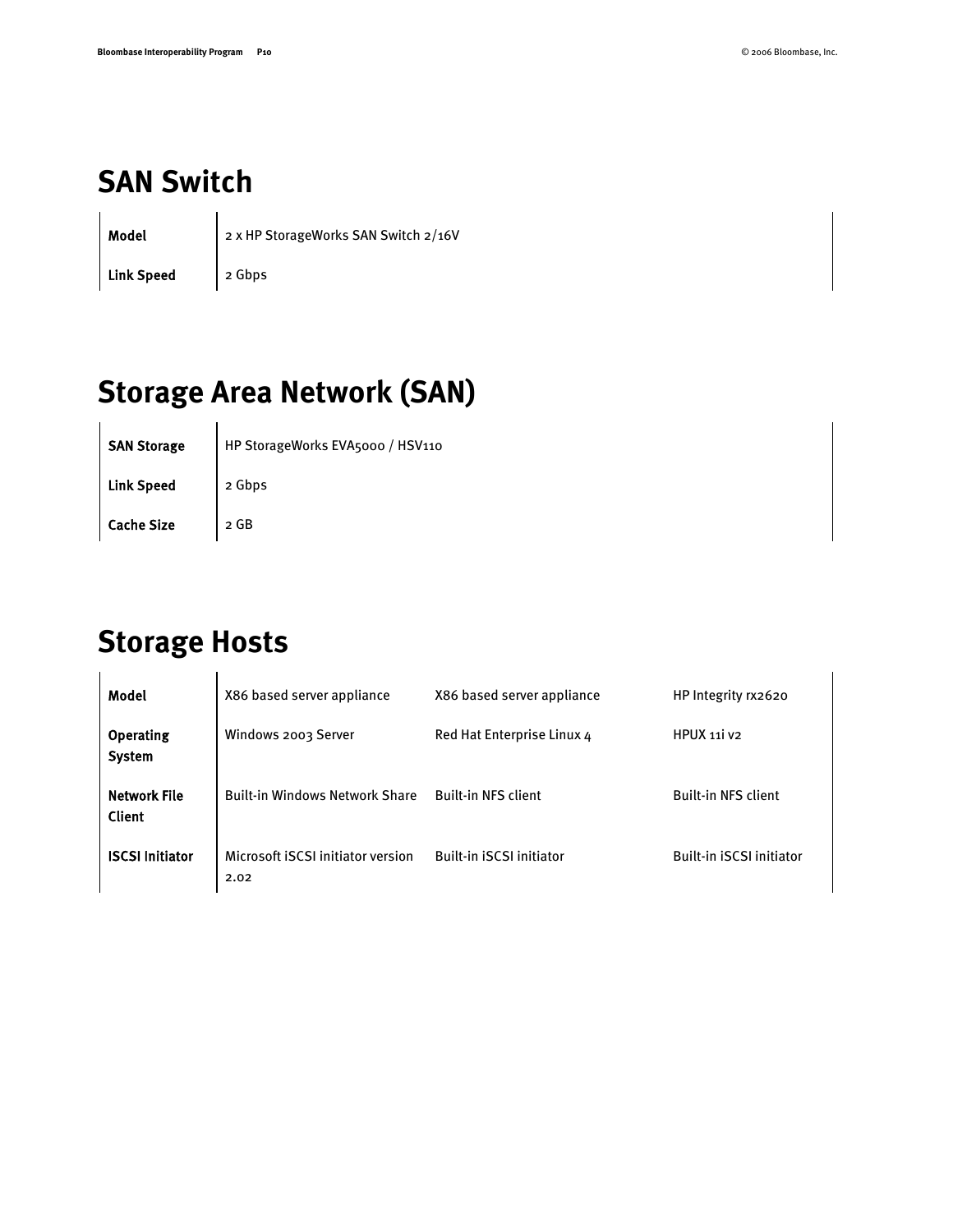.

# <span id="page-10-0"></span>**Configuration Overview**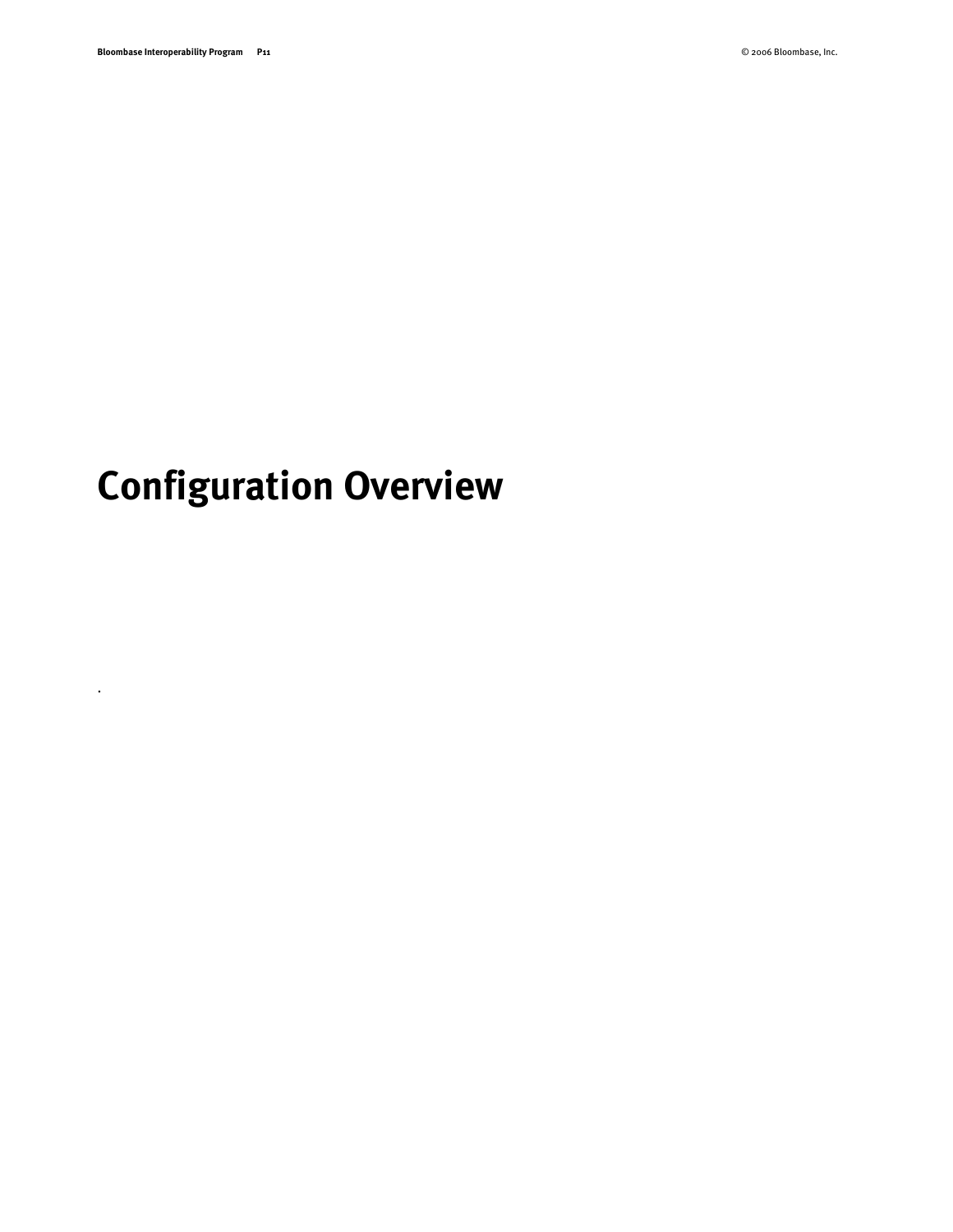#### **SAN Storage**

|                                                  |                       | Vdisk Active Member Properties          |                              |                      |                      |  |
|--------------------------------------------------|-----------------------|-----------------------------------------|------------------------------|----------------------|----------------------|--|
| <b>Do</b> EVA Storage Network                    |                       |                                         |                              |                      |                      |  |
| <b>BIB EVAZ</b>                                  | Save changes          | Create snapshot                         | Create snapcione             |                      | $\overline{?}$       |  |
| ■ 第 EVA1                                         |                       |                                         |                              |                      |                      |  |
| <b>Ca</b> Virtual Disks                          | General               | <b>Presentation</b>                     | Data Replication             |                      |                      |  |
| <b>Bloombase</b>                                 | <b>Identification</b> |                                         | Host presentation properties |                      |                      |  |
| <b>Bloombase1</b>                                | Name:                 | <b>ACTIVE</b>                           | Operational State:           | <b>C</b> Good        |                      |  |
| <b>C</b> ACTIVE                                  | Family Name:          | Bloombase1                              |                              |                      |                      |  |
| <b>D</b> CA Demo                                 | World Wide LUN Name:  |                                         | Date/Time                    |                      |                      |  |
| <b>ED</b> CLP BFS                                |                       | 6005-08b4-0001-4594-0002-f000-088f-0000 | Created:                     | 24-Oct-2006 13:51:51 |                      |  |
| <b>D</b> CLP EBS                                 | <b>UUID:</b>          |                                         | Capacity                     |                      |                      |  |
| $+$ <b>C</b> FRS                                 |                       | 6005-08b4-0001-4594-0002-1000-088f-0000 | Requested:                   | 10<br>GB             |                      |  |
| <b>Conduction</b> OUtesting                      | <b>Attributes</b>     |                                         | Allocated:                   | 10 GB                |                      |  |
| <b>D</b> Tai Fook SG-CFS POC                     |                       | Original                                | <b>Cache Policies</b>        |                      |                      |  |
| <b>EL GELV DISKS</b>                             | Type:<br>Disk Group:  | Second Disk Group                       |                              |                      |                      |  |
| <b>D</b> $\mathbf{\hat{P}}$ Test EVAPerf         | Redundancy:           | Vraid <sub>5</sub>                      | Read cache:                  | $ On -$              |                      |  |
| $\Box$ $\bigoplus$ Hosts                         |                       |                                         | Mirror cache:                | Mirrored             |                      |  |
| <b>Bloombase</b>                                 | Write Protect:        | $\vert$ No $\vert$                      | Write cache:                 |                      |                      |  |
| 图 rx4640                                         |                       |                                         | Requested:                   | Write-back           | $\blacktriangledown$ |  |
| <b>DO</b> CLP BFS                                |                       |                                         | Actual:                      | Write-back           |                      |  |
| <b>CLP EBS</b>                                   | Comments              |                                         |                              |                      |                      |  |
| <b>DEMO</b><br>$\blacksquare$ $\blacksquare$ FRS |                       |                                         |                              |                      | ÷                    |  |

A virtual disk is created at SAN with below parameters

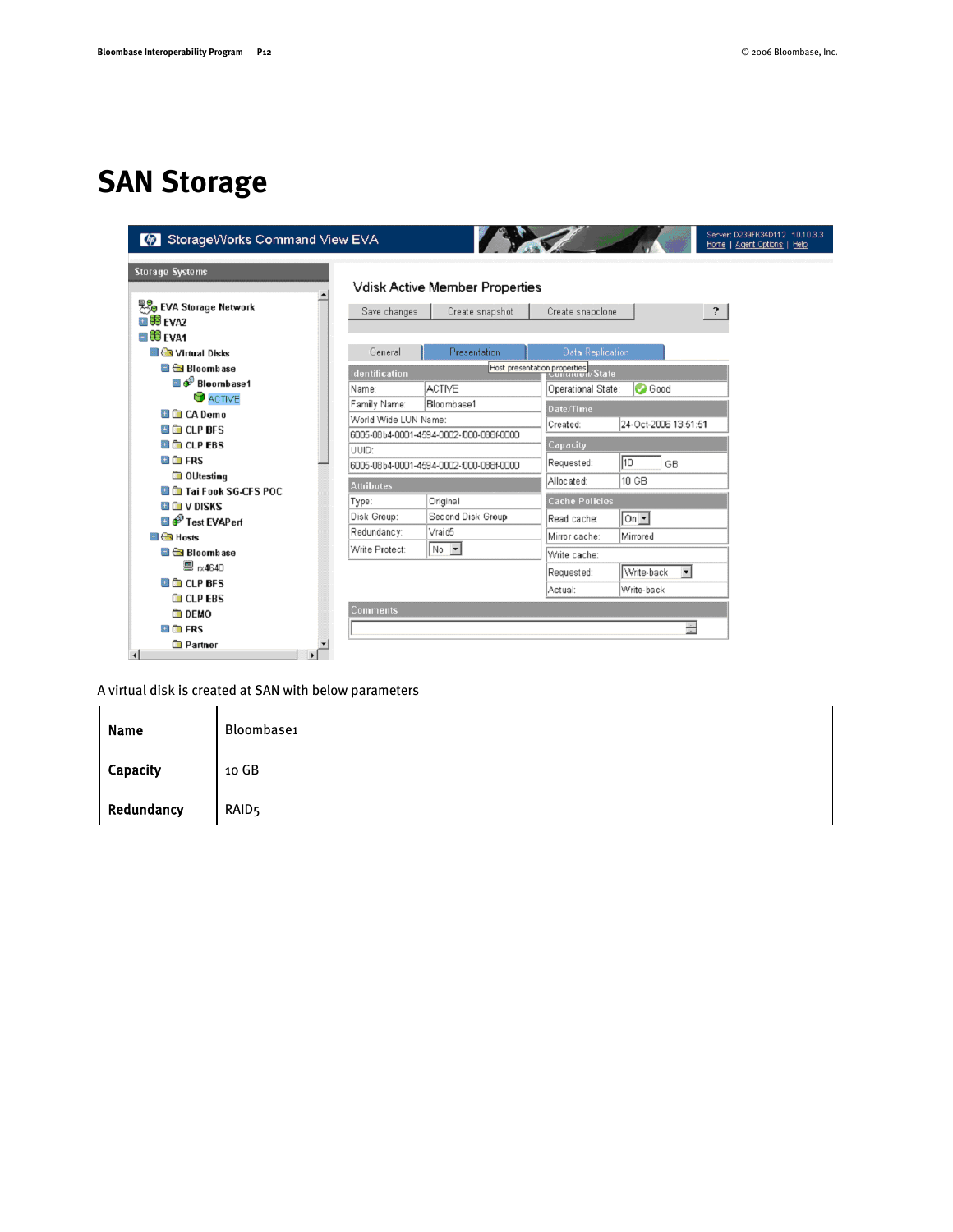#### **HBA**

Emulex LightPulse HBAs Emulex LP10000 and Emulex LP11000-M4 are installed onto both IA64-based appliances operating on BloombaseOS.

Below shows how the HBAs are installed and configured via Emulex HBAnyware Utility.

| $\overline{\mathbf{v}}$                                                                                                                 | <b>HBAnyware Utility</b>                                                                                                                                                                                                                      | $=$ $\boxed{e}$ $\boxed{\times}$                                                                                                                                                                                                                                                                                      |
|-----------------------------------------------------------------------------------------------------------------------------------------|-----------------------------------------------------------------------------------------------------------------------------------------------------------------------------------------------------------------------------------------------|-----------------------------------------------------------------------------------------------------------------------------------------------------------------------------------------------------------------------------------------------------------------------------------------------------------------------|
| File View Adapter Discovery Batch Help                                                                                                  |                                                                                                                                                                                                                                               |                                                                                                                                                                                                                                                                                                                       |
| $\boxed{\text{OR}}\ \boxed{\text{OR}}\ \boxed{\text{OR}}\ \boxed{\text{?}}$                                                             |                                                                                                                                                                                                                                               |                                                                                                                                                                                                                                                                                                                       |
| Discovered Elements<br><b>B</b> C localhost localdomain<br>FREE LP10000 - 10:00:00:00:C9:52:43:I<br>FEE LP11000-M4 - 10:00:00:00:C9:56: | Adapter Summary-<br>Model:<br>Port WWN:<br>Node WWN:<br>Fabric Name:<br>Driver Version:<br>Firmware Version:<br>Driver Name:<br>Boot BIOS:<br>-Adapter Status-<br>Up<br>State:<br>Link Status:<br>Operational<br>Link Speed:<br>2 GBit/second | General Adapter Details Statistics Firmware Target Mapping Driver Parameters Diagnostics<br>Emulex LP10000 2Gb PCI-X Fibre Channel Adapter<br>10:00:00:00:C9:52:43:DB<br>20:00:00:00:C9:52:43:DB<br>10:00:00:05:1E:34:9F:D6<br>8.0.16.27; HBAAPI(I) v2.1.c, 02-02-06<br>1.90A4 (T2D1.90A4)<br>Ipfc<br><b>Disabled</b> |
|                                                                                                                                         |                                                                                                                                                                                                                                               |                                                                                                                                                                                                                                                                                                                       |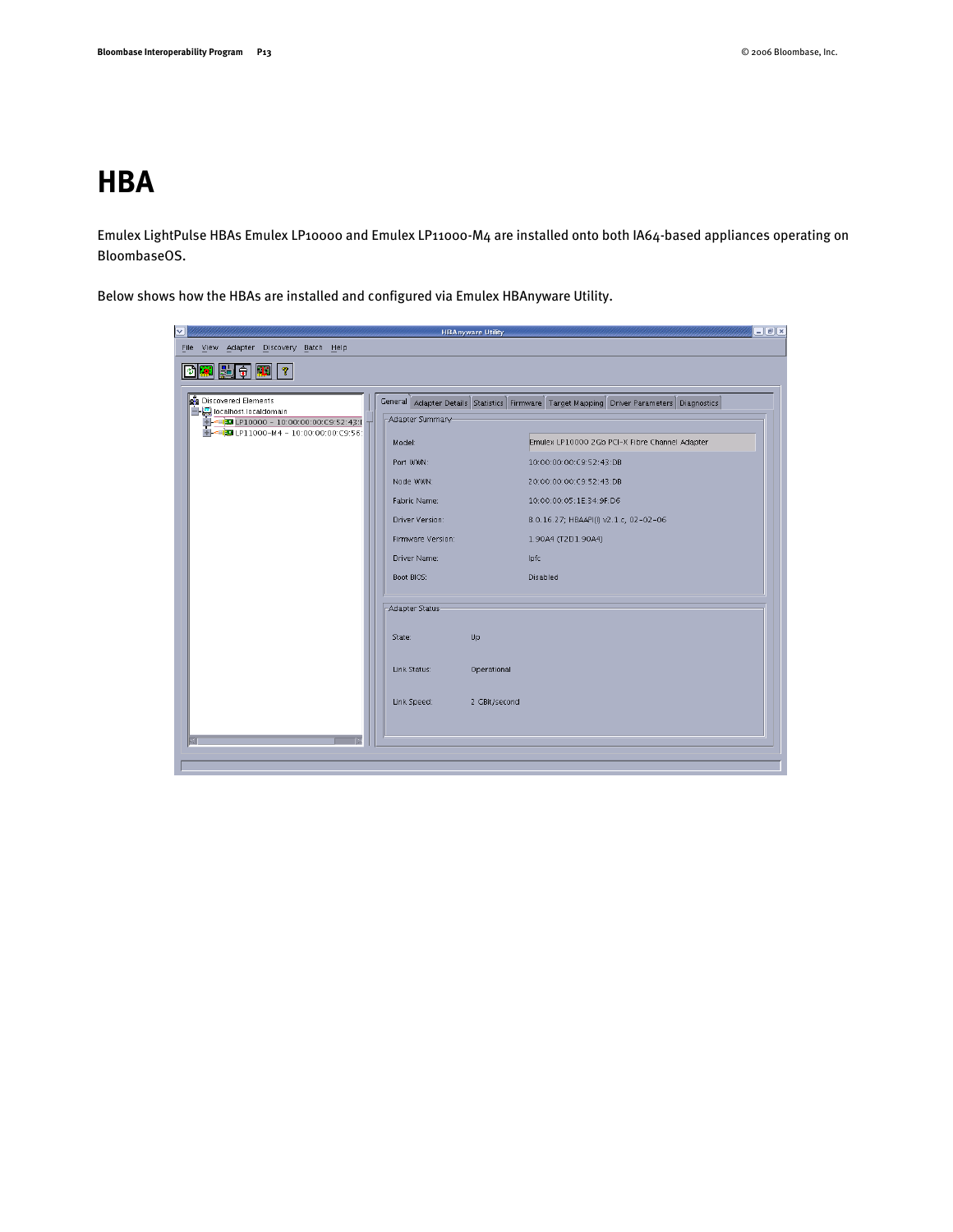#### **SAN Fabric**

The virtual disks on SAN are exposed to Bloombase StoreSafe appliance, namely rx4640, for access.

| StorageWorks Command View EVA        |                                |                                         | Server: D239FK34D112 10.10.3.3<br>Horne   Agent Options   Help |
|--------------------------------------|--------------------------------|-----------------------------------------|----------------------------------------------------------------|
| <b>Storage Systems</b>               |                                |                                         |                                                                |
| <b>D</b> CLP EBS                     | <b>Host Properties</b>         |                                         |                                                                |
| <b>B G</b> FRS                       | Save changes<br>Delete host    | Move                                    | $\overline{?}$                                                 |
| <b>Co</b> OUtesting                  |                                |                                         |                                                                |
| <b>D</b> Tai Fook SG-CFS POC         | <b>Presentation</b><br>General | Ports                                   |                                                                |
| <b>DIG V DISKS</b>                   | <b>Host Properties</b>         |                                         |                                                                |
| <b>D</b> o <sup>p</sup> Test EVAPerf | Node name:                     | rx4640                                  |                                                                |
| $\blacksquare$ $\blacksquare$ Hosts  | IP Address:                    |                                         |                                                                |
| <b>Bloombase</b>                     |                                | O Dynamic IP address                    |                                                                |
| $\equiv$ rx4640                      |                                | C Static IP address: N/A                |                                                                |
| <b>CLP BFS</b>                       | Operating System:              | Linux                                   | $\overline{\phantom{a}}$                                       |
| <b>CLP EBS</b>                       |                                | Type:                                   |                                                                |
| <b>DEMO</b>                          |                                | ∣n∕a<br>Custom type:                    |                                                                |
| <b>BIG</b> FRS                       | UUID:                          | 6005-08b4-0001-4594-0002-f000-088c-0000 |                                                                |
| <b>Partner</b>                       | Comments:                      |                                         |                                                                |
| <b>D</b> Tai Fook SG-CFS POC         |                                |                                         | $\frac{ \mathbf{x} }{\ \mathbf{x}\ }$                          |
| ■ cV_EVA                             |                                |                                         |                                                                |
| <b>图 DL380G202</b>                   |                                |                                         |                                                                |
| <b>图 SUN 220</b>                     |                                |                                         |                                                                |
| <b>Disk Groups</b>                   |                                |                                         |                                                                |
| <b>D</b> Data Replication            |                                |                                         |                                                                |
| <b>Di</b> Hardware                   |                                |                                         |                                                                |
|                                      |                                |                                         |                                                                |
|                                      |                                |                                         |                                                                |
| $\left  \cdot \right $               |                                |                                         |                                                                |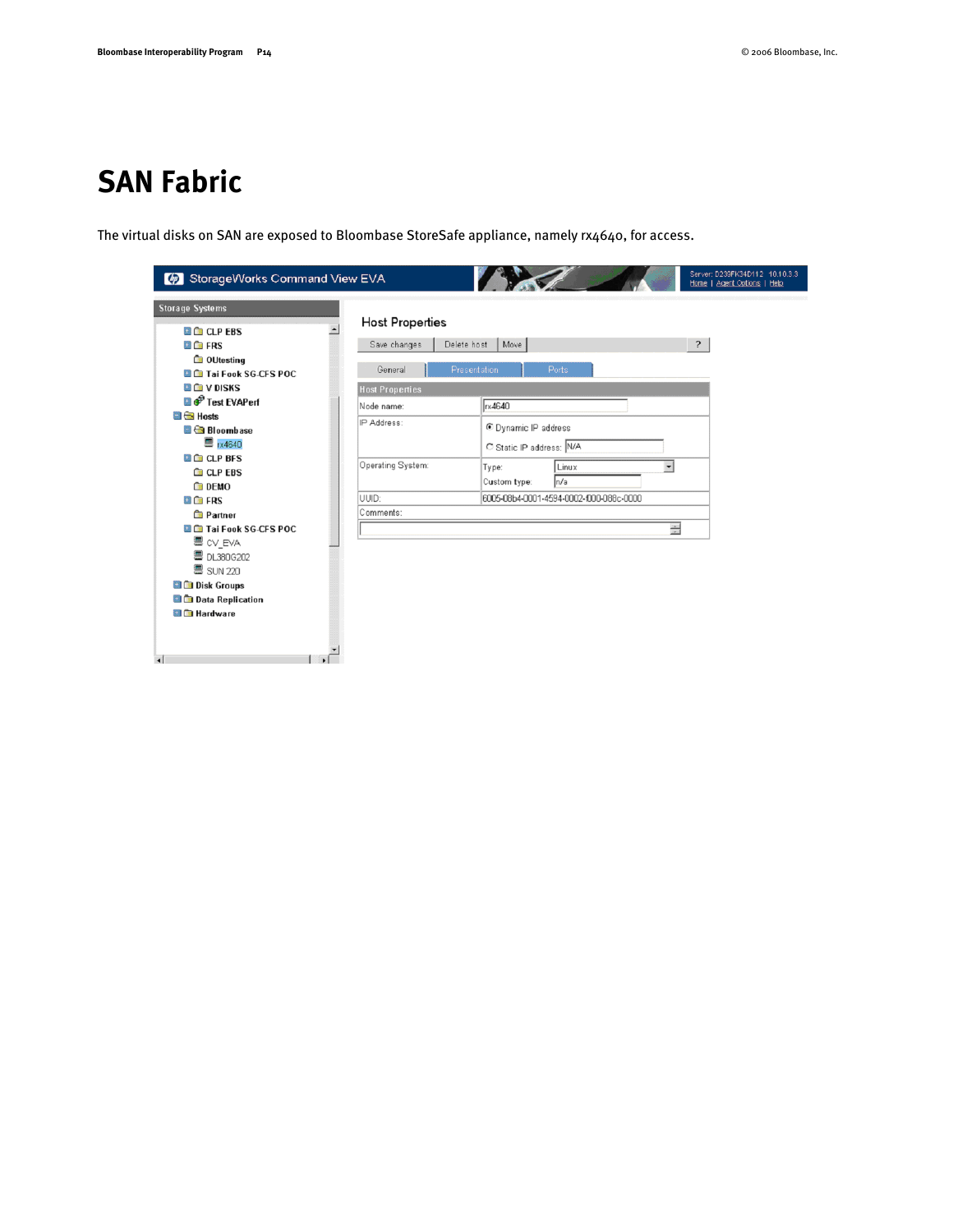#### **Bloombase StoreSafe**

Bloombase StoreSafe supports both file-based and block-based on-the-fly storage encryption. In this interoperability test exercise, both file-based and blocked-based encryption modes are validated against HP Integrity server and HP StorageWorks SAN. Bloombase StoreSafe file and block-based virtual storage and physical storage settings are configured as followings.

| <b>Bloombase</b> Spitfire StoreSafe Security Server |              |                |                                |                 |       |                         |                      |                    |          |                         |                         |
|-----------------------------------------------------|--------------|----------------|--------------------------------|-----------------|-------|-------------------------|----------------------|--------------------|----------|-------------------------|-------------------------|
|                                                     |              |                | ∩ Main                         | <b>E</b> Logout |       | <b>Q</b> Support        | a) About             | $\mathcal{D}$ Help |          |                         |                         |
| Greeting                                            |              |                | <b>Find Virtual Storage</b>    |                 |       |                         |                      |                    |          |                         |                         |
| User: admin.<br>Datetime: 2006-09-09<br>21:25       |              |                | <b>Find Virtual Storage</b>    |                 |       |                         |                      |                    |          |                         |                         |
| <b>Menu Bar</b>                                     | ∧.           | Name           |                                |                 |       |                         |                      | Status             |          | $\overline{\mathbf{v}}$ |                         |
| System                                              | $\checkmark$ | Mode           |                                |                 |       | $\overline{\mathbf{v}}$ |                      | Security Scheme    |          |                         | $\overline{\mathbf{v}}$ |
| Operation                                           | $\checkmark$ |                | Cryptographic Cipher Algorithm |                 |       | $\overline{\mathbf{v}}$ |                      | Key Name           |          |                         |                         |
| Administration                                      | $\checkmark$ | Host IP        |                                |                 |       |                         |                      | User ID            |          |                         |                         |
| Key Management                                      | $\checkmark$ | Subnet Mask    |                                |                 |       |                         |                      |                    |          |                         |                         |
| Storage                                             | $\wedge$     |                |                                |                 |       |                         |                      |                    |          |                         |                         |
| <b>ISCSI Storage</b>                                |              |                |                                |                 |       | Find                    | Reset                | Add                |          |                         |                         |
| <b>Storage Configuration</b>                        |              |                |                                |                 |       |                         |                      |                    |          |                         | 1-2 of 2 $\blacksquare$ |
| <b>Storage Device</b>                               |              |                | Virtual                        |                 |       |                         |                      |                    | Physical |                         |                         |
| Virtual Storage                                     |              | 石              | Storage                        | Status          | Mode  | Security<br>Scheme      | Active               | Storage            | Storage  | Type                    | Last Update<br>Datetime |
| Storage User                                        |              |                | Name                           |                 |       |                         |                      |                    | Type     |                         | 2006-09-09              |
| Language                                            |              | $\mathbf{1}$   | s01                            | $\Box$          | Block | Privacy                 | ⊽                    | 501                | Device   | $ext{3}$                | 16:06                   |
|                                                     |              | 2 <sup>1</sup> | s02                            | П               | File  | Privacy                 | $\blacktriangledown$ | 502                | Device   | ext3                    | 2006-09-09<br>16:06     |
| English V                                           |              |                |                                |                 |       |                         |                      |                    |          |                         | $1 - 2$ of 2<br>EG      |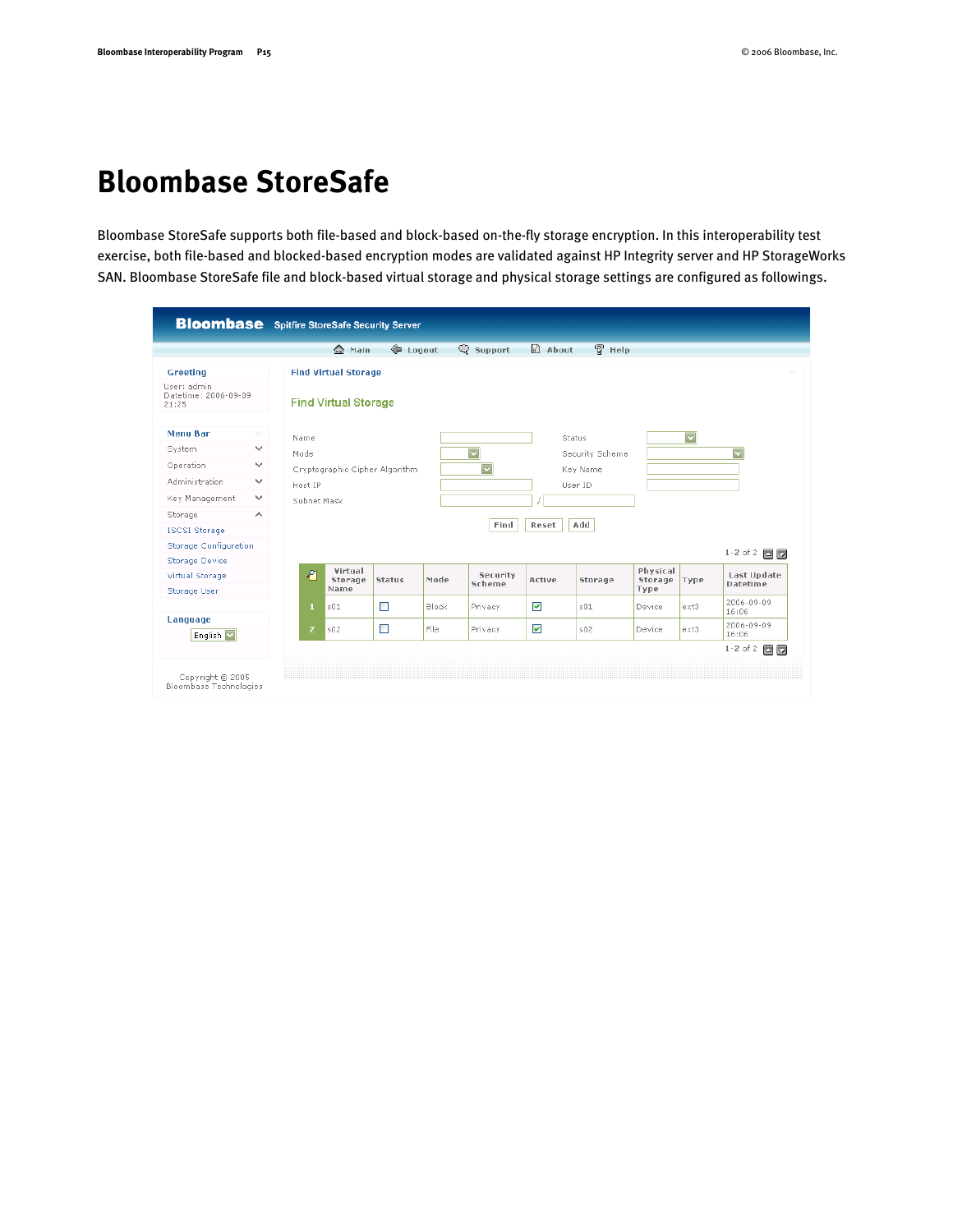#### **File Based Protection**

Physical storage s02 is configured in Bloombase StoreSafe for NAS server with storage physically located in HP StorageWorks SAN storage accessible at path /mnt/s02.

So2 physical volume is configured to run on ext3 filesystem as shown in below screen capture of Bloombase StoreSafe webbased management console.

| <b>Storage Configuration</b>        |                                                       |               |
|-------------------------------------|-------------------------------------------------------|---------------|
| <b>Modify Storage Configuration</b> |                                                       |               |
| Name                                | s02                                                   |               |
| Description                         | SAN storage to be secured by<br>file based encryption |               |
| Physical Storage Type               | Device                                                |               |
| Type                                | $ext{3}$                                              |               |
| Options                             |                                                       |               |
| Device                              | /mnt/s02                                              | $\mathcal{P}$ |
| Last Update Datetime                | 2006-09-09 16:02                                      |               |
|                                     | Submit<br>Delete<br>Close                             |               |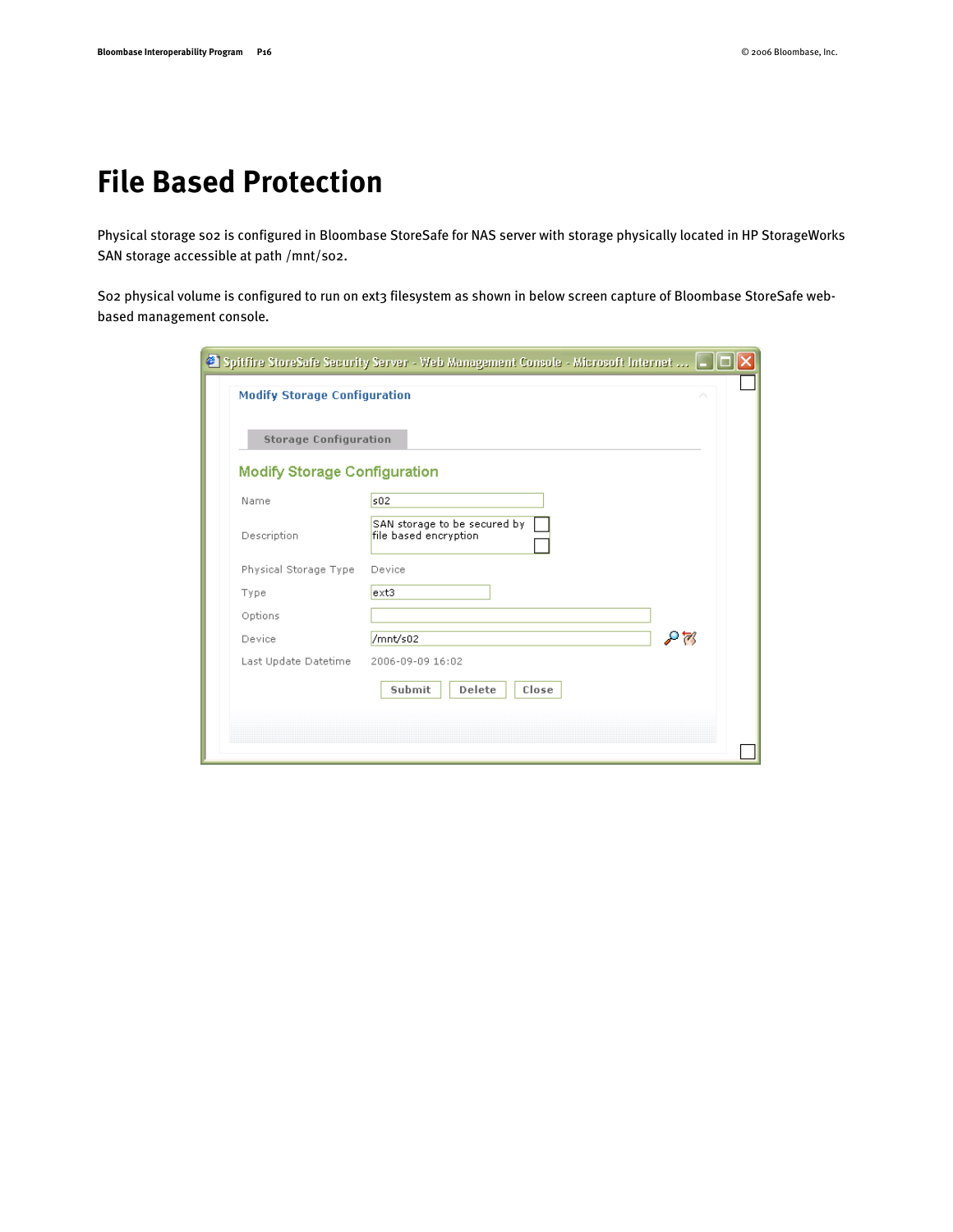Virtual storage namely s02 is created on Bloombase StoreSafe for NAS storage encryption server to virtualize physical SAN storage s02 as a network share. S02 virtual storage is secured using AES 256-bit cryptographic cipher and is configured to be accessible by authorized hosts only using storage networking protocols including NFS and CIFS.

Plain persistent data are sent from storage host to Bloombase StoreSafe for NAS via NFS and/or CIFS. When Bloombase StoreSafe for NAS intercepts the plain sensitive contents, they are encrypted on-the-fly and committed to HP StorageWorks SAN storage.

| <b>Modify Virtual Storage</b><br><b>Virtual Storage</b><br>Virtual Storage Handler<br><b>Storage Access Control</b><br>502<br>File based secured virtual<br>storage<br>⊽<br>File<br>2006-09-09 16:06<br>$502$ $\sqrt{8}$<br>SAN storage to be secured by file based encryption.<br>Device<br>Submit<br>Delete<br>Close |        | $\bullet$ Spitfire StoreSafe Security Server - Web Management Console - Microsoft Internet $$ $\Box\, \Box\, {\bf X}\, $ |
|------------------------------------------------------------------------------------------------------------------------------------------------------------------------------------------------------------------------------------------------------------------------------------------------------------------------|--------|--------------------------------------------------------------------------------------------------------------------------|
|                                                                                                                                                                                                                                                                                                                        |        |                                                                                                                          |
| <b>Modify Virtual Storage</b><br>Name                                                                                                                                                                                                                                                                                  |        |                                                                                                                          |
|                                                                                                                                                                                                                                                                                                                        |        |                                                                                                                          |
|                                                                                                                                                                                                                                                                                                                        |        |                                                                                                                          |
| Description<br>Active<br>Mode<br>Last Update Datetime<br><b>Physical Storage</b><br>Storage<br>Description<br>Physical Storage Type                                                                                                                                                                                    | Status |                                                                                                                          |
|                                                                                                                                                                                                                                                                                                                        |        |                                                                                                                          |
|                                                                                                                                                                                                                                                                                                                        |        |                                                                                                                          |
|                                                                                                                                                                                                                                                                                                                        |        |                                                                                                                          |
|                                                                                                                                                                                                                                                                                                                        |        |                                                                                                                          |
|                                                                                                                                                                                                                                                                                                                        |        |                                                                                                                          |
|                                                                                                                                                                                                                                                                                                                        |        |                                                                                                                          |
|                                                                                                                                                                                                                                                                                                                        |        |                                                                                                                          |
|                                                                                                                                                                                                                                                                                                                        |        |                                                                                                                          |
|                                                                                                                                                                                                                                                                                                                        |        |                                                                                                                          |
|                                                                                                                                                                                                                                                                                                                        |        |                                                                                                                          |
|                                                                                                                                                                                                                                                                                                                        |        |                                                                                                                          |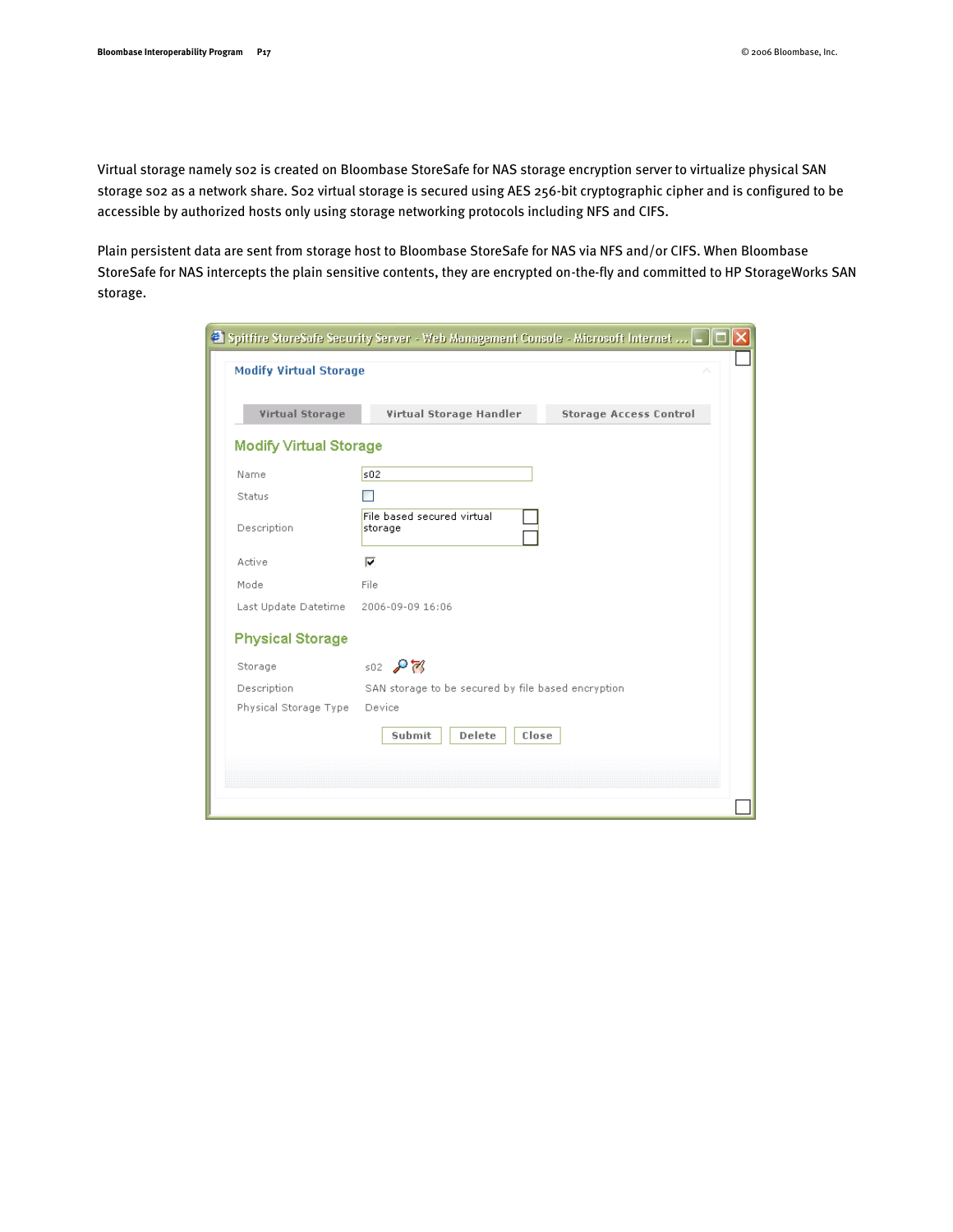#### **Block Based Protection**

Bloombase StoreSafe for NAS secures SAN contents file by file. Files can be secured one by one by specific cryptographic cipher, bit length, encryption key, etc. For applications where storage contents are persisted on raw/uncooked volumes or data protection unit does not require to be down to file level, one may choose to encrypt per entire partition/volume/device.

Bloombase StoreSafe for SAN encrypts SAN storage device using block based storage encryption. S01 physical storage is configured in Bloombase StoreSafe web-based management console to access HP StorageWorks SAN disk with UUID 3600- 508b-4000-1500-b000-1400-002a-6000-0 as a raw storage device.

|                                     | Spitfire StoreSafe Security Server - Web Management Console - Micros |
|-------------------------------------|----------------------------------------------------------------------|
| <b>Modify Storage Configuration</b> | ́                                                                    |
| <b>Storage Configuration</b>        |                                                                      |
| <b>Modify Storage Configuration</b> |                                                                      |
| Name                                | s01                                                                  |
| Description                         | SAN storage device to be<br>secured by block based<br>encryption     |
| Physical Storage<br>Type            | Device                                                               |
| Type                                | $ext{3}$                                                             |
| Options                             |                                                                      |
| Device                              | 3600-508b-4000-1500-b000-1400-002b-c000-0                            |
| Last Update<br>Datetime             | 2006-09-09 16:02                                                     |
|                                     | Submit<br>Delete<br>Close                                            |
|                                     |                                                                      |
|                                     |                                                                      |
|                                     |                                                                      |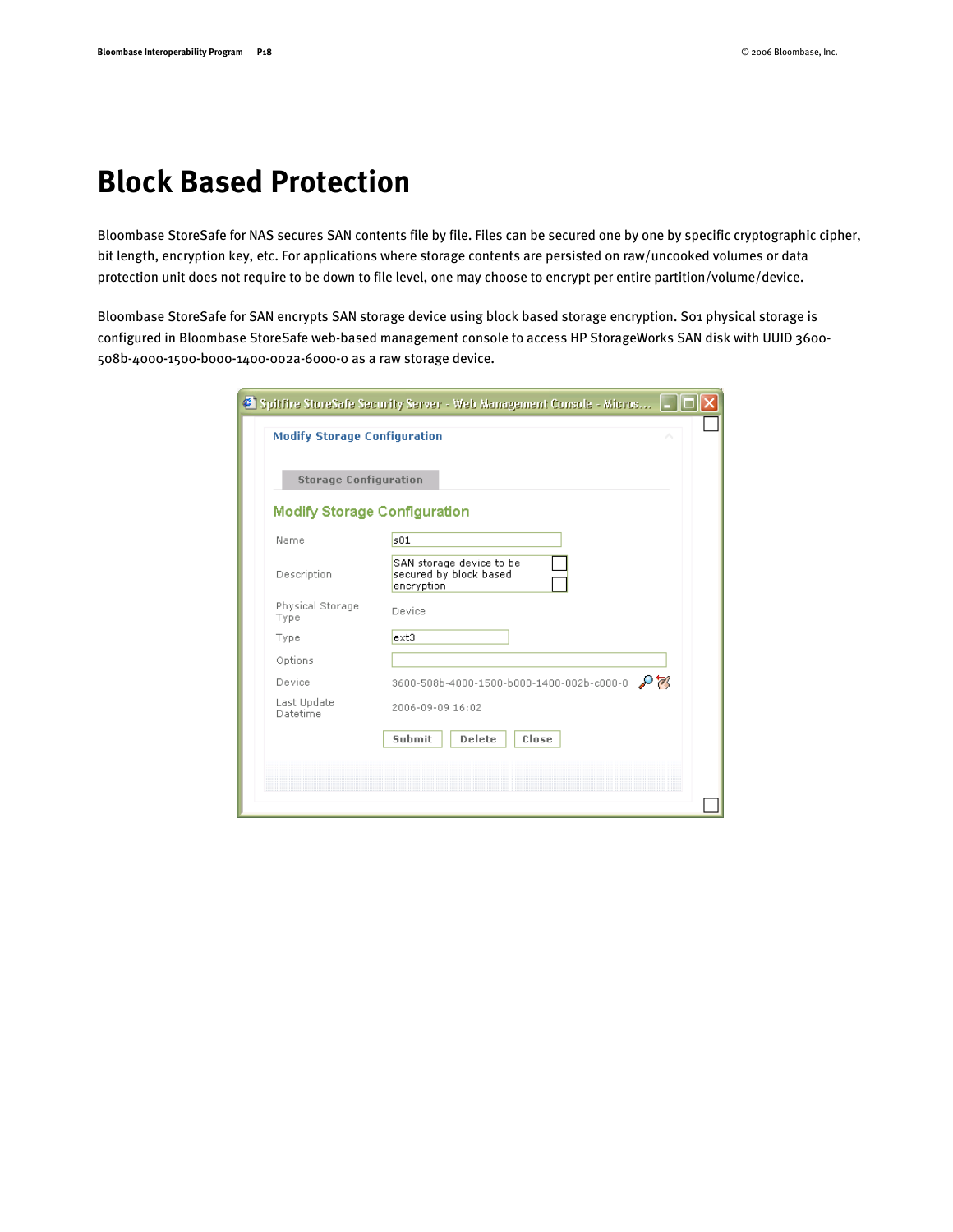s01 physical HP StorageWorks SAN device accessed via HP StorageWorks SAN switch has to be configured to be virtualized by so1 virtual storage where transparent on-the-fly block-based storage encryption can be triggered automatically by iSCSI requests from hosts. S01 virtual storage is secured by AES 256-bit cryptographic cipher.

|                               | Spitfire StoreSafe Security Server - Web Management Console - Microsoft Internet Explorer |              |
|-------------------------------|-------------------------------------------------------------------------------------------|--------------|
| <b>Modify Virtual Storage</b> |                                                                                           |              |
|                               |                                                                                           |              |
| Virtual Storage               | Virtual Storage Handler<br><b>Storage Access Control</b>                                  | <b>ISCSI</b> |
| <b>Modify Virtual Storage</b> |                                                                                           |              |
| Name                          | s01                                                                                       |              |
| Status                        |                                                                                           |              |
| Description                   | Block based secured virtual<br>storage                                                    |              |
| Active                        | ⊽                                                                                         |              |
| Mode                          | Block                                                                                     |              |
| Last Update Datetime          | 2006-09-09 16:06                                                                          |              |
| <b>Physical Storage</b>       |                                                                                           |              |
| Storage                       | $501$ $\mathcal{P}$ $\mathcal{B}$                                                         |              |
| Description                   | SAN storage device to be secured by block based encryption                                |              |
| Physical Storage Type         | Device                                                                                    |              |
|                               | Submit<br>Delete<br>Close                                                                 |              |
|                               |                                                                                           |              |
|                               |                                                                                           |              |
|                               |                                                                                           |              |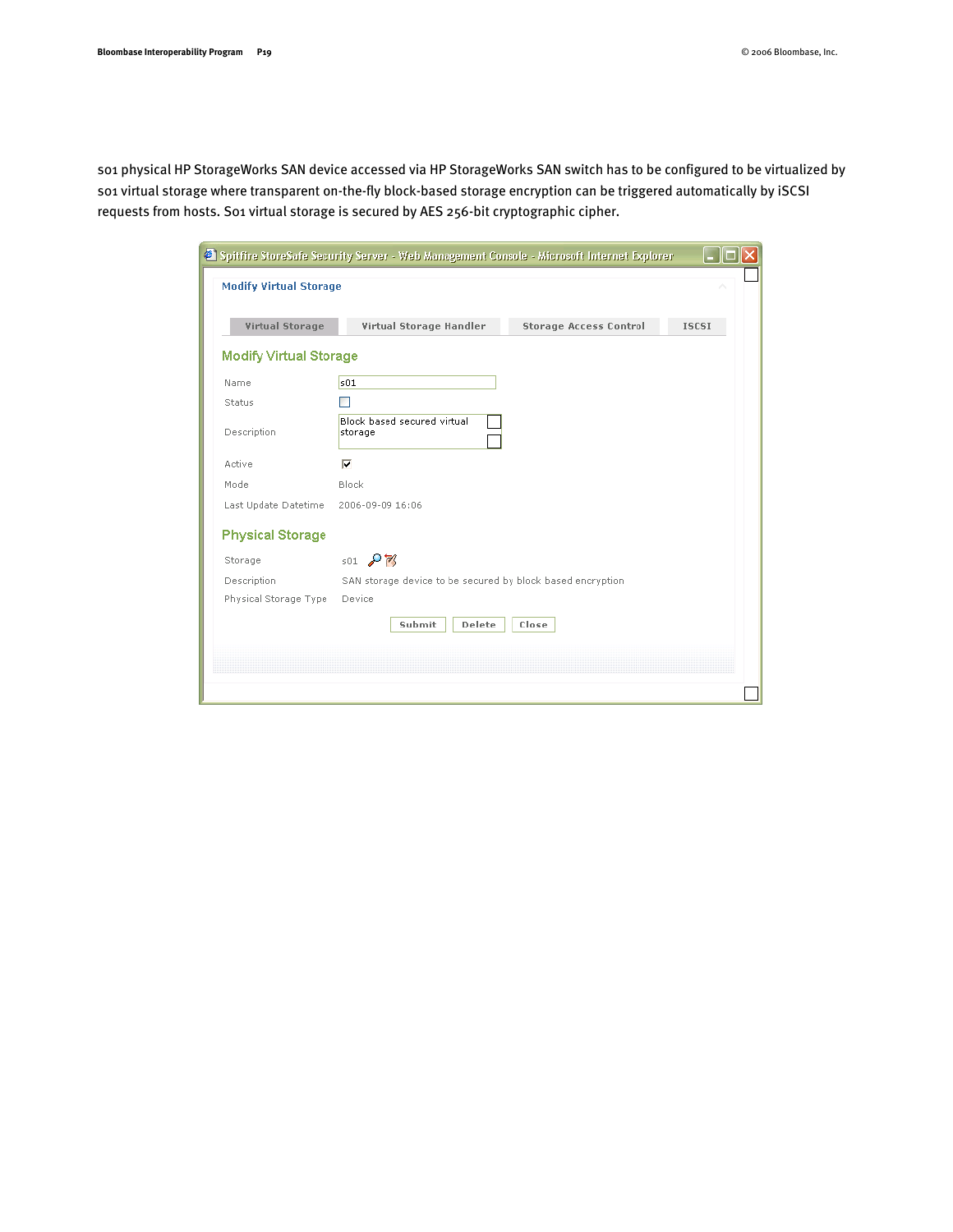## <span id="page-19-0"></span>**Validation Tests**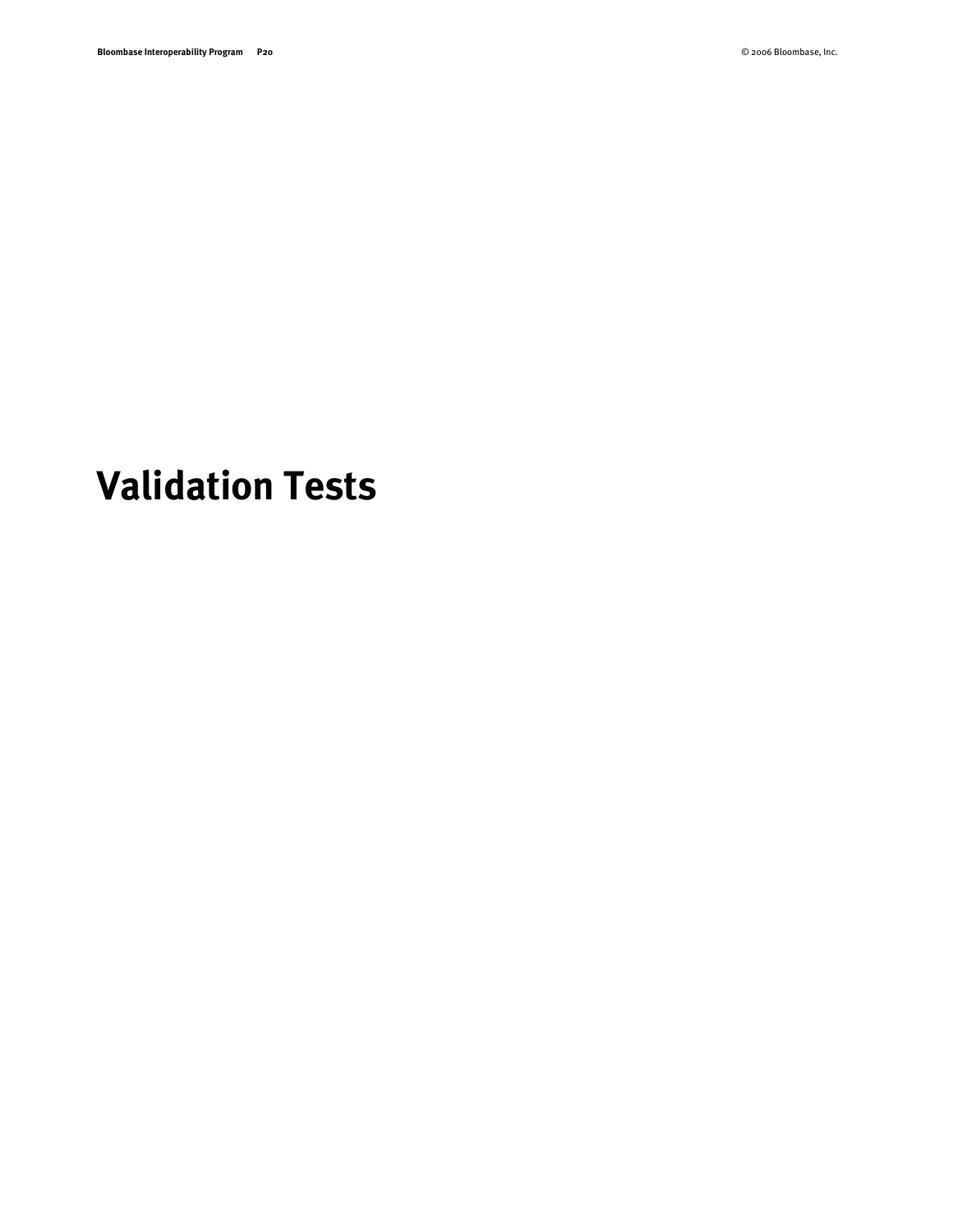#### <span id="page-20-0"></span>**Test Scenarios**

#### Filesystem Tests

The following tests are carried out at storage hosts to access encrypted HP StorageWorks SAN storage via HP Integrity powered Bloombase StoreSafe appliances

| Test                           | <b>Description</b>                                                                      |  |  |
|--------------------------------|-----------------------------------------------------------------------------------------|--|--|
| Directory creation             | Platform equivalence of UNIX's mkdir                                                    |  |  |
| Directory rename               | Platform equivalence of UNIX's mv                                                       |  |  |
| Directory removal              | Platform equivalence of UNIX's rm                                                       |  |  |
| Directory move                 | Platform equivalence of UNIX's mv                                                       |  |  |
| <b>File creation</b>           | Platform equivalence of UNIX's echo XXX >                                               |  |  |
| File rename                    | Platform equivalence of UNIX's mv                                                       |  |  |
| File removal                   | Platform equivalence of UNIX's rm                                                       |  |  |
| File move                      | Platform equivalence of UNIX's mv                                                       |  |  |
| File append - by character     | Platform equivalence of UNIX's echo XXX >>                                              |  |  |
| File append - by block         | Platform equivalence of UNIX's echo XXX >>                                              |  |  |
| File parameters inquiry        | Platform equivalence of UNIX's Is *X                                                    |  |  |
| File permission configurations | Platform equivalence of UNIX's chmod<br>$\bullet$                                       |  |  |
|                                | Valid for UNIX-based storage host systems only (Linux, AIX, HPUX, Solaris)<br>$\bullet$ |  |  |
| Softlink/Symbolic link removal | Platform equivalence of UNIX's rm<br>$\bullet$                                          |  |  |
|                                | Valid for UNIX-based storage host systems only (Linux, AIX, HPUX, Solaris)<br>$\bullet$ |  |  |
| Softlink/Symbolic link move    | Platform equivalence of UNIX's mv<br>$\bullet$                                          |  |  |
|                                | Valid for UNIX-based storage host systems only (Linux, AIX, HPUX, Solaris)<br>٠         |  |  |

Application Tests – Oracle Database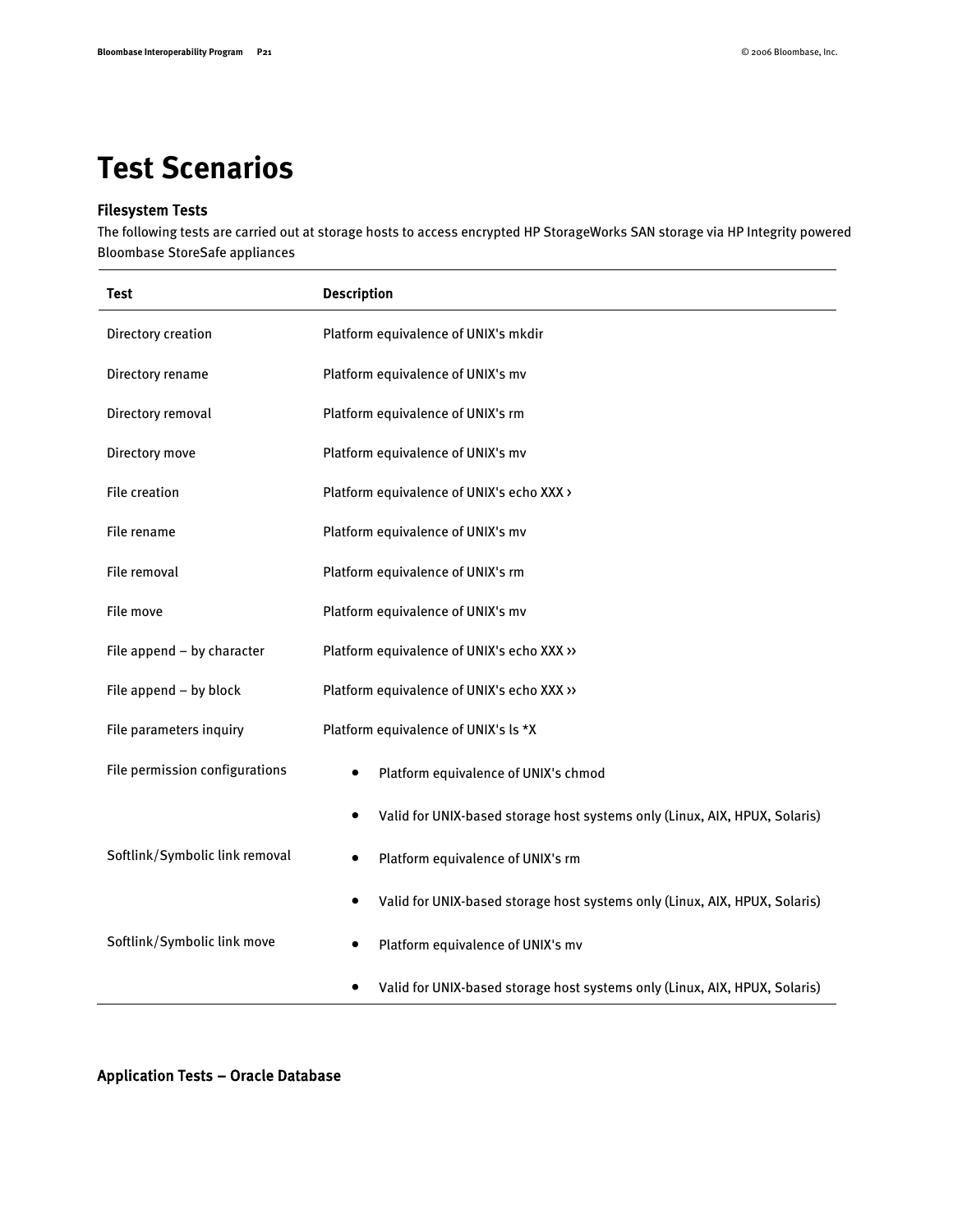| <b>Test</b>                  | <b>Remarks</b>                                                         |
|------------------------------|------------------------------------------------------------------------|
| Database creation            | Version equivalence of CREATE DATABASE                                 |
| Schema creation              | Version equivalence of CREATE TABLE                                    |
| Database record insert       | Version equivalence of INSERT INTO                                     |
| Database record query        | Version equivalence of SELECT * FROM                                   |
| Database record update       | Version equivalence of UPDATE                                          |
| Database record delete       | Version equivalence of DELETE FROM                                     |
| Index creation               | Version equivalence of CREATE INDEX                                    |
| <b>Tablespace alteration</b> | Version equivalence of ALTER TABLESPACE                                |
| Redo log creation            | Automated by Oracle data server, verify by examining Oracle system log |
| Redo log rotation            | Automated by Oracle data server, verify by examining Oracle system log |
| Archive log creation         | Automated by Oracle data server, verify by examining Oracle system log |

### Result

#### Filesystem Tests

| <b>Test</b>        | Linux        | <b>Windows</b> | <b>HPUX</b>  | <b>Remarks</b> |
|--------------------|--------------|----------------|--------------|----------------|
| Directory creation | $\checkmark$ | $\checkmark$   | $\checkmark$ |                |
| Directory rename   | $\checkmark$ | $\checkmark$   | $\checkmark$ |                |
| Directory removal  | $\checkmark$ | $\checkmark$   | $\checkmark$ |                |
| Directory move     | $\checkmark$ | $\checkmark$   | $\checkmark$ |                |
| File creation      | $\checkmark$ | $\checkmark$   | ✓            |                |
| File rename        | $\checkmark$ | $\checkmark$   | $\checkmark$ |                |
| File removal       | $\checkmark$ | $\checkmark$   | $\checkmark$ |                |
| File move          | $\checkmark$ | $\checkmark$   | $\checkmark$ |                |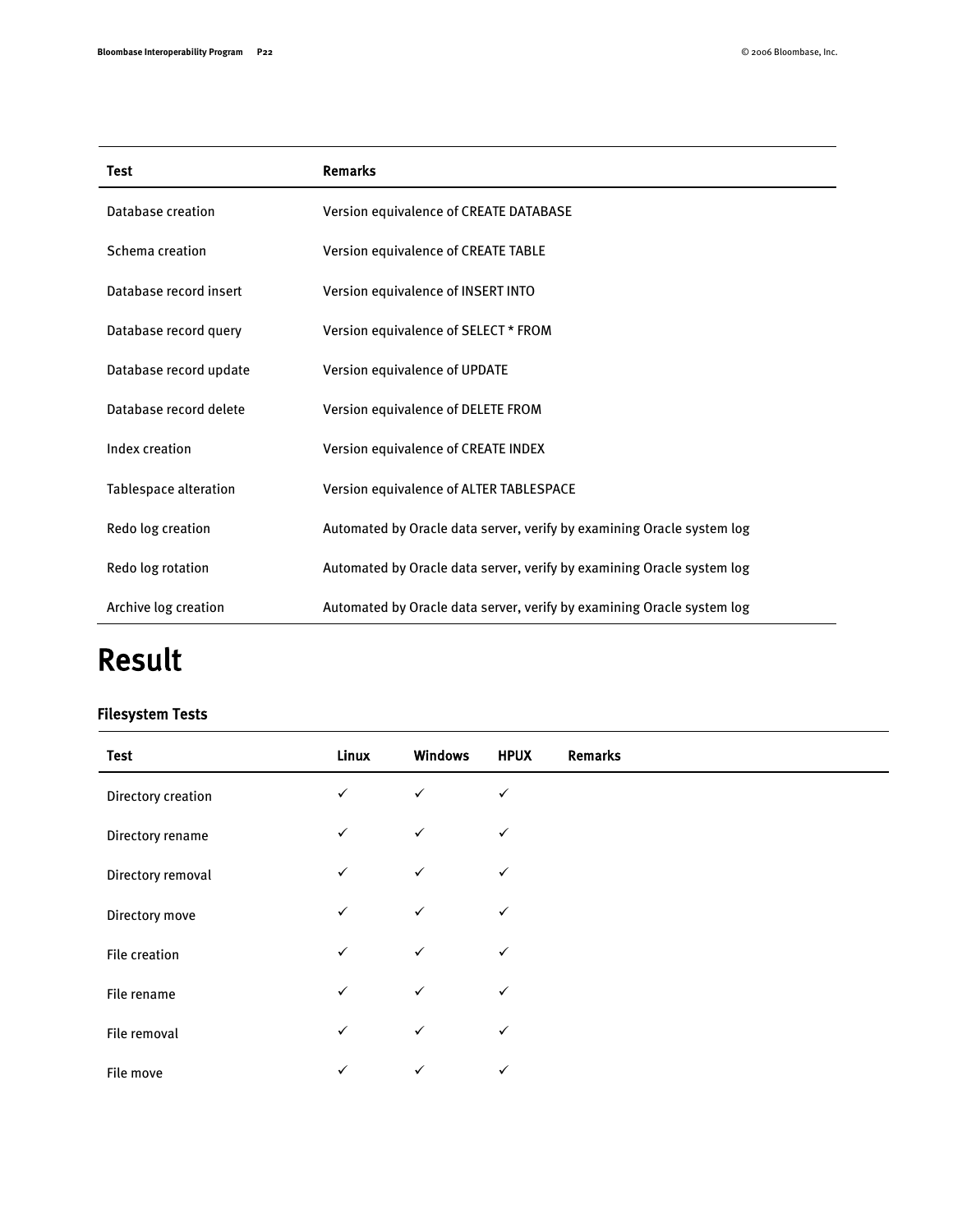| File append $-$ by character   |              |      |   |                                                                               |
|--------------------------------|--------------|------|---|-------------------------------------------------------------------------------|
| File append $-$ by block       | ✓            | ✓    |   |                                                                               |
| File parameters inquiry        | $\checkmark$ | ✓    | ✓ |                                                                               |
| File permission configurations | ✓            | N.A. | ✓ | Valid for UNIX-based storage host systems only<br>(Linux, AIX, HPUX, Solaris) |
| Softlink/Symbolic link removal |              | N.A. | ✓ | Valid for UNIX-based storage host systems only<br>(Linux, AIX, HPUX, Solaris) |
| Softlink/Symbolic link move    | ✓            | N.A. | ✓ | Valid for UNIX-based storage host systems only<br>(Linux, AIX, HPUX, Solaris) |

#### Application Tests – Oracle Database

| <b>Test</b>            | Linux        | <b>Windows</b> | <b>HPUX</b>  | <b>Remarks</b> |
|------------------------|--------------|----------------|--------------|----------------|
| Database creation      | $\checkmark$ | $\checkmark$   | $\checkmark$ |                |
| Schema creation        | ✓            | $\checkmark$   | ✓            |                |
| Database record insert | ✓            | $\checkmark$   | $\checkmark$ |                |
| Database record query  | $\checkmark$ | $\checkmark$   | ✓            |                |
| Database record update | ✓            | ✓              | ✓            |                |
| Database record delete | $\checkmark$ | $\checkmark$   | ✓            |                |
| Index creation         | ✓            | $\checkmark$   | $\checkmark$ |                |
| Tablespace alteration  | ✓            | $\checkmark$   | ✓            |                |
| Redo log creation      | ✓            | $\checkmark$   | ✓            |                |
| Redo log rotation      | $\checkmark$ | $\checkmark$   | ✓            |                |
| Archive log creation   | ✓            | $\checkmark$   | ✓            |                |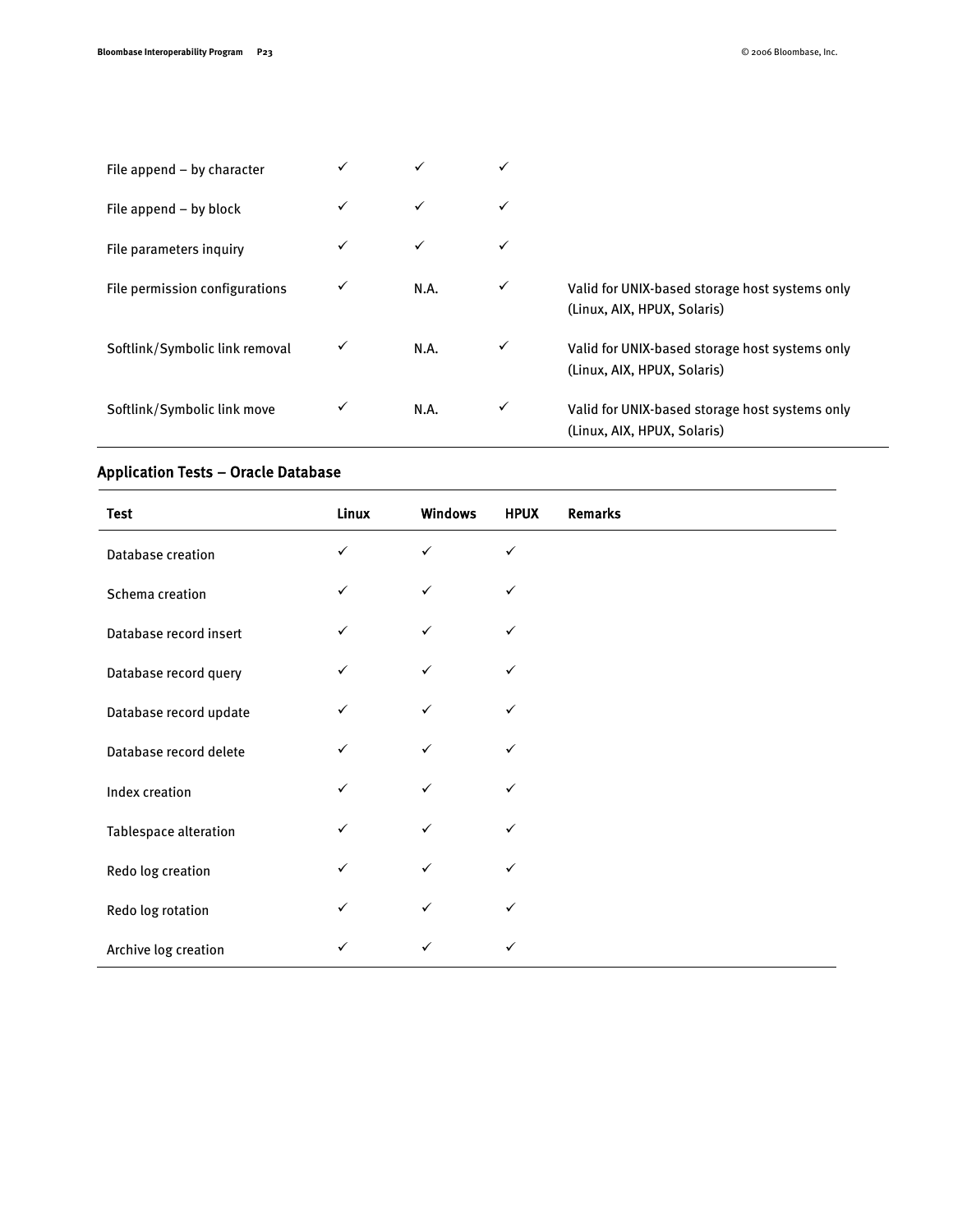# <span id="page-23-0"></span>**Conclusion**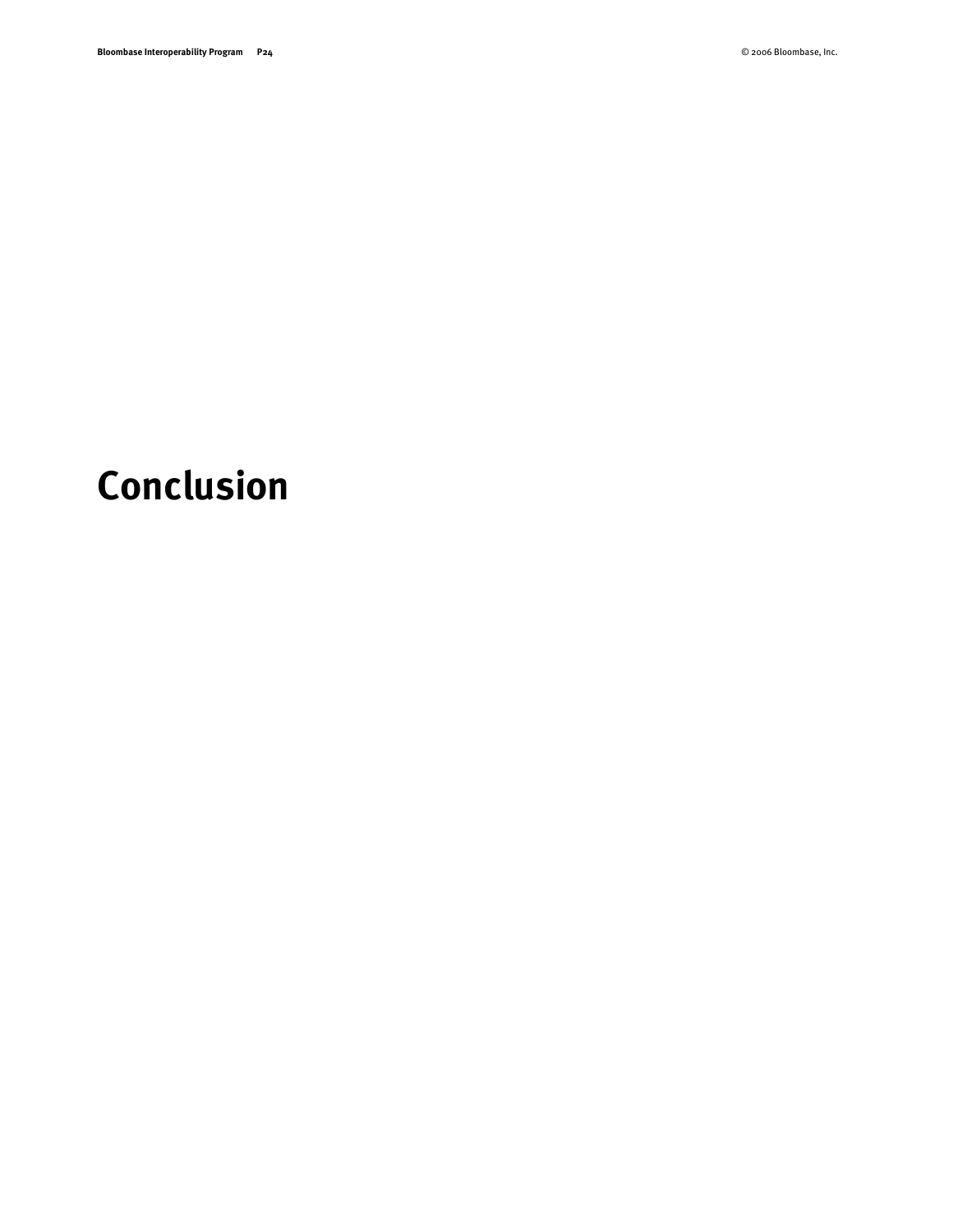HP Integrity servers and HP StorageWorks SAN storage infrastructure pass all Bloombase interopLab's interoperability tests with Bloombase StoreSafe enterprise storage encryption server

| <b>Bloombase Product</b> | <b>Host Operating System</b>            | <b>HP Products</b>                                                                                    |
|--------------------------|-----------------------------------------|-------------------------------------------------------------------------------------------------------|
|                          |                                         |                                                                                                       |
| for NAS                  | Bloombase StoreSafe Windows Server 2003 | HP Integrity server rx4640, HP StorageWorks SAN Switch 2/16V, HP<br>StorageWorks SAN EVA5000 / HSV110 |
|                          | Linux                                   | HP Integrity server rx4640, HP StorageWorks SAN Switch 2/16V, HP<br>StorageWorks SAN EVA5000 / HSV110 |
|                          | <b>HPUX</b>                             | HP Integrity server rx4640, HP StorageWorks SAN Switch 2/16V, HP<br>StorageWorks SAN EVA5000 / HSV110 |
| for SAN                  | Bloombase StoreSafe Windows Server 2003 | HP Integrity server rx4640, HP StorageWorks SAN Switch 2/16V, HP<br>StorageWorks SAN EVA5000 / HSV110 |
|                          | Linux                                   | HP Integrity server rx4640, HP StorageWorks SAN Switch 2/16V, HP<br>StorageWorks SAN EVA5000 / HSV110 |
|                          | <b>HPUX</b>                             | HP Integrity server rx4640, HP StorageWorks SAN Switch 2/16V, HP<br>StorageWorks SAN EVA5000 / HSV110 |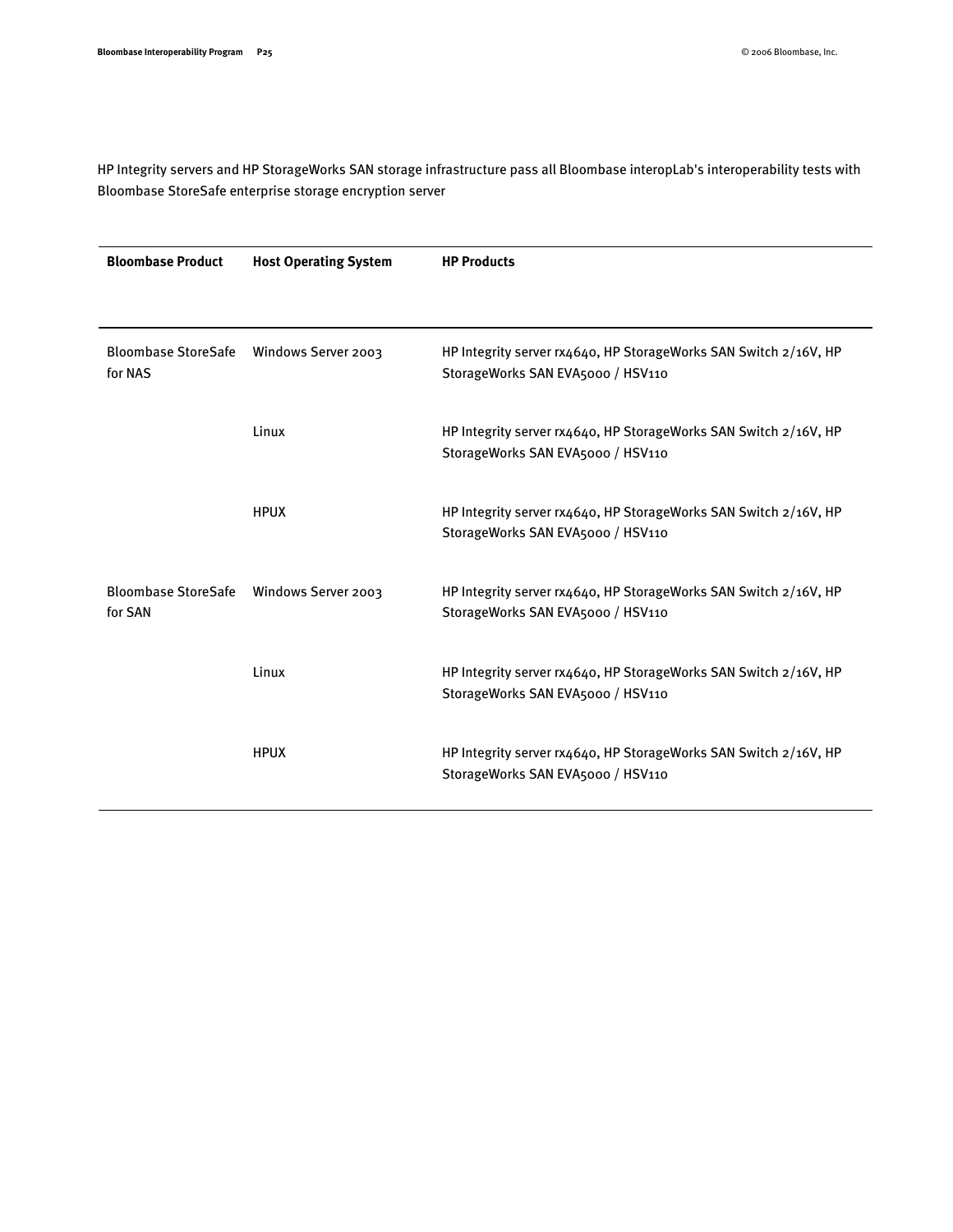### <span id="page-25-0"></span>**Disclaimer**

The tests described in this paper were conducted in the Bloombase InteropLab. Bloombase has not tested this configuration with all the combinations of hardware and software options available. There may be significant differences in your configuration that will change the procedures necessary to accomplish the objectives outlined in this paper. If you find that any of these procedures do not work in your environment, please contact us immediately.